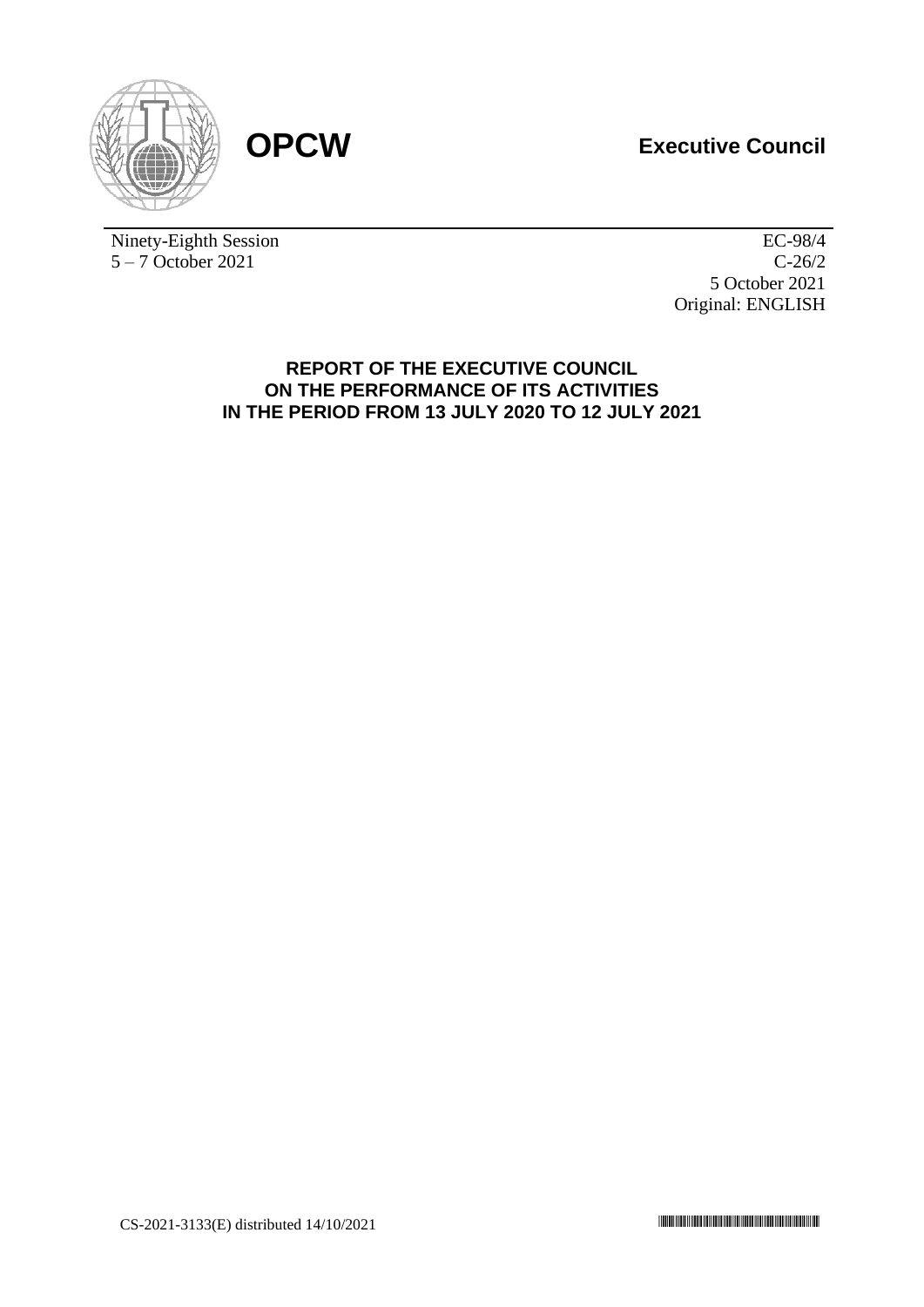EC-98/4  $C-26/2$ page ii

(blank page)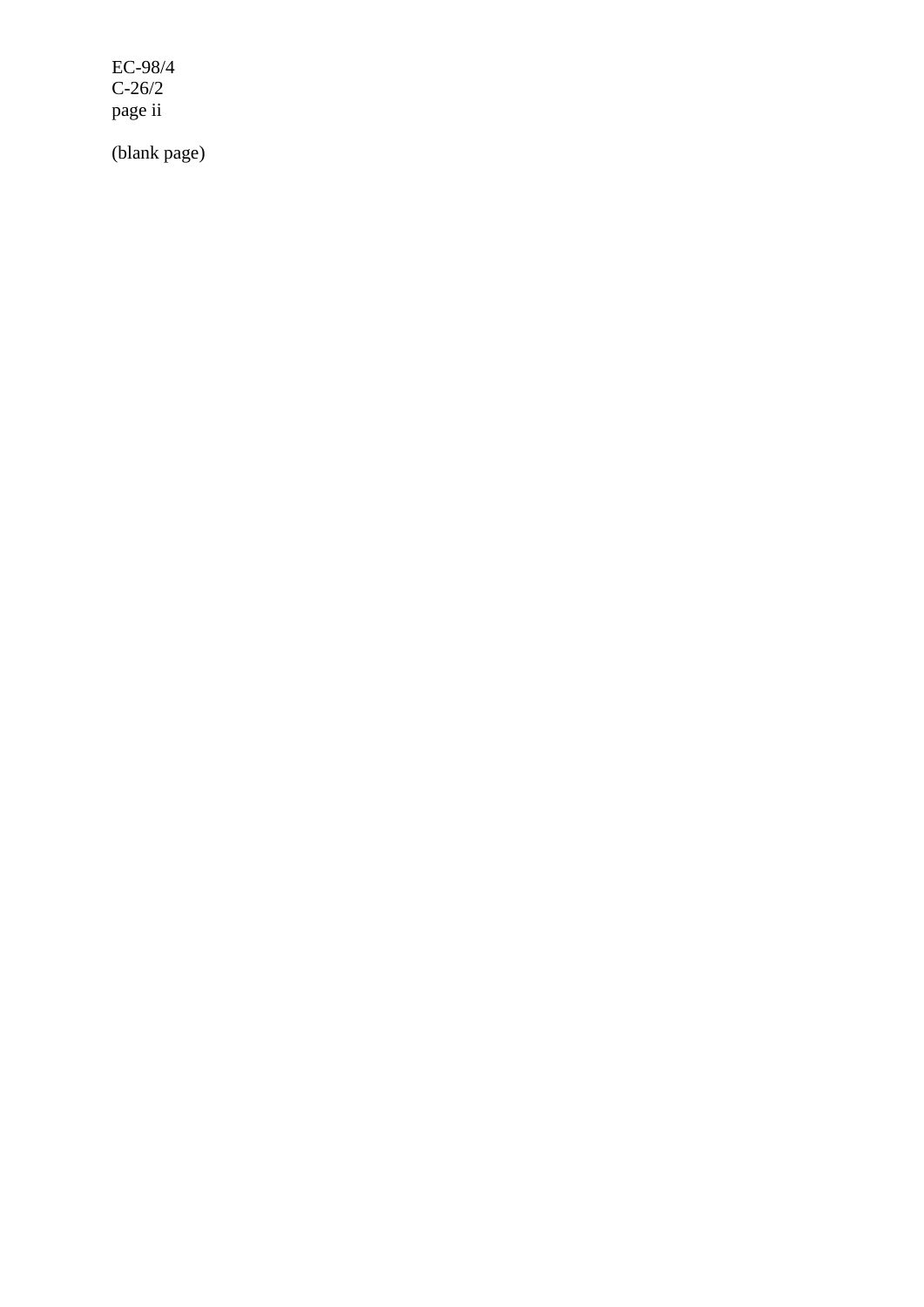# **TABLE OF CONTENTS**

| 1. |                                                                                                                      |  |
|----|----------------------------------------------------------------------------------------------------------------------|--|
|    | ELECTION OF THE CHAIRPERSON AND VICE-CHAIRPERSONS OF THE                                                             |  |
|    | ACCREDITATION OF REPRESENTATIVES TO THE EXECUTIVE COUNCIL2<br>APPLICATION OF THE RULES OF PROCEDURE OF THE EXECUTIVE |  |
|    |                                                                                                                      |  |
|    | REPORTS BY THE VICE-CHAIRPERSONS ON ACTIVITIES CONDUCTED                                                             |  |
|    |                                                                                                                      |  |
| 2. | <b>STATUS OF IMPLEMENTATION OF THE CHEMICAL WEAPONS</b>                                                              |  |
|    | STATEMENTS AND REPORTS BY THE DIRECTOR-GENERAL3                                                                      |  |
|    | DRAFT ANNUAL REPORT OF THE OPCW ON THE IMPLEMENTATION OF                                                             |  |
|    |                                                                                                                      |  |
|    |                                                                                                                      |  |
|    |                                                                                                                      |  |
|    | ISSUES RELATED TO MEETING THE FINAL EXTENDED DEADLINE AND                                                            |  |
|    |                                                                                                                      |  |
|    | DETAILED PLANS FOR VERIFICATION OF THE DESTRUCTION OF                                                                |  |
|    |                                                                                                                      |  |
|    | PROGRESS IN THE ELIMINATION OF THE SYRIAN CHEMICAL WEAPONS                                                           |  |
|    |                                                                                                                      |  |
|    | Implementation of decisions of the Executive Council on destruction-related issues6                                  |  |
|    |                                                                                                                      |  |
|    |                                                                                                                      |  |
|    | ADDRESSING THE THREAT FROM CHEMICAL WEAPONS USE 7                                                                    |  |
|    | UNDERSTANDING REGARDING THE AEROSOLISED USE OF CENTRAL                                                               |  |
|    | NERVOUS SYSTEM-ACTING CHEMICALS FOR LAW ENFORCEMENT                                                                  |  |
|    |                                                                                                                      |  |
|    |                                                                                                                      |  |
|    | PROGRESS MADE IN THE IMPLEMENTATION OF ARTICLE VII                                                                   |  |
|    | OBLIGATIONS                                                                                                          |  |
|    | READINESS OF THE TECHNICAL SECRETARIAT TO CONDUCT A                                                                  |  |
|    | CHALLENGE INSPECTION OR AN INVESTIGATION OF ALLEGED USE  8                                                           |  |
|    |                                                                                                                      |  |
|    |                                                                                                                      |  |
|    | THE CONTENT OF THE PROTECTION AND ASSISTANCE DATABANK AND<br><b>ITS USE</b>                                          |  |
|    |                                                                                                                      |  |
|    | THE OPCW PROGRAMME TO STRENGTHEN COOPERATION WITH AFRICA                                                             |  |
|    |                                                                                                                      |  |
|    | THE OPCW'S CONTRIBUTION TO GLOBAL ANTI-TERRORISM EFFORTS  9                                                          |  |
|    | FOLLOW-UP PROCESS TO THE THIRD REVIEW CONFERENCE                                                                     |  |
|    |                                                                                                                      |  |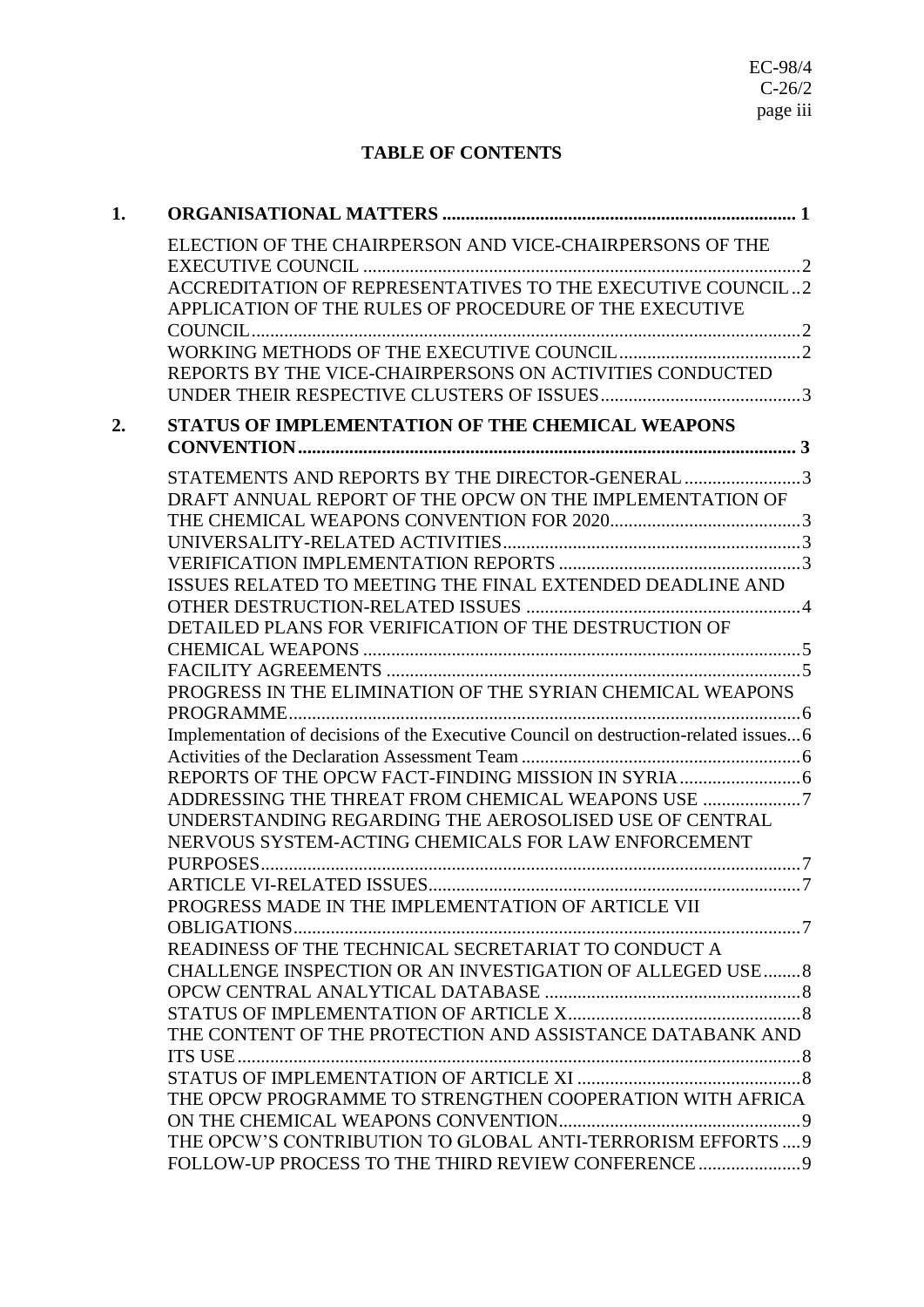|    | IMPLEMENTATION OF THE REGIME GOVERNING THE HANDLING OF                                                                                                              |
|----|---------------------------------------------------------------------------------------------------------------------------------------------------------------------|
|    | CONFIDENTIAL INFORMATION BY THE TECHNICAL SECRETARIAT                                                                                                               |
|    |                                                                                                                                                                     |
|    | REPORT OF THE EXECUTIVE COUNCIL ON THE PERFORMANCE OF ITS                                                                                                           |
|    |                                                                                                                                                                     |
|    | Programme and Budget of the OPCW for 2021, and all items pertaining to this budget                                                                                  |
|    |                                                                                                                                                                     |
|    |                                                                                                                                                                     |
|    | Status of implementation by States Parties of agreed multi-year payment plans to                                                                                    |
|    | regularise the payment of their outstanding annual contributions10                                                                                                  |
|    |                                                                                                                                                                     |
|    |                                                                                                                                                                     |
|    |                                                                                                                                                                     |
|    | Appointments to the Advisory Body on Administrative and Financial Matters 11<br>Rules of Procedure of the Advisory Body on Administrative and Financial Matters. 12 |
|    |                                                                                                                                                                     |
|    |                                                                                                                                                                     |
|    |                                                                                                                                                                     |
|    | Implementation of an amendment to the Staff Regulations regarding downward                                                                                          |
|    |                                                                                                                                                                     |
|    |                                                                                                                                                                     |
| 3. | <b>OTHER DECISIONS AND ACTIONS OF THE EXECUTIVE COUNCIL 12</b>                                                                                                      |
|    | PROVISIONAL AGENDAS FOR SESSIONS OF THE CONFERENCE OF THE                                                                                                           |
|    |                                                                                                                                                                     |
|    | ESTABLISHMENT OF A WORKING GROUP TO DEVELOP A PROPOSAL ON                                                                                                           |
|    | THE MANNER OF APPOINTMENT OF FUTURE EXTERNAL AUDITORS OF                                                                                                            |
|    | THE OPCW BY THE CONFERENCE OF THE STATES PARTIES PURSUANT                                                                                                           |
|    |                                                                                                                                                                     |
|    | STATUS REPORT ON THE VERIFICATION INFORMATION SYSTEM 13                                                                                                             |
| 4. |                                                                                                                                                                     |
|    | REPORTS BY THE DIRECTOR-GENERAL REGARDING THE ADVISORY                                                                                                              |
|    |                                                                                                                                                                     |
|    | REPORTS OF THE ADVISORY BODY ON ADMINISTRATIVE AND                                                                                                                  |
|    |                                                                                                                                                                     |
|    |                                                                                                                                                                     |
|    | REPORT OF THE OFFICE OF INTERNAL OVERSIGHT FOR 2020  14                                                                                                             |
|    | REPORTS ON THE IMPLEMENTATION OF THE RECOMMENDATIONS OF                                                                                                             |
|    | THE OFFICE OF INTERNAL OVERSIGHT AND OF THE EXTERNAL                                                                                                                |
|    | . 14                                                                                                                                                                |
|    | REPORT BY THE COMMITTEE ON RELATIONS WITH THE HOST COUNTRY                                                                                                          |
|    | REPORTS OF THE CO-FACILITATORS ON ORGANISATIONAL                                                                                                                    |
|    |                                                                                                                                                                     |
|    |                                                                                                                                                                     |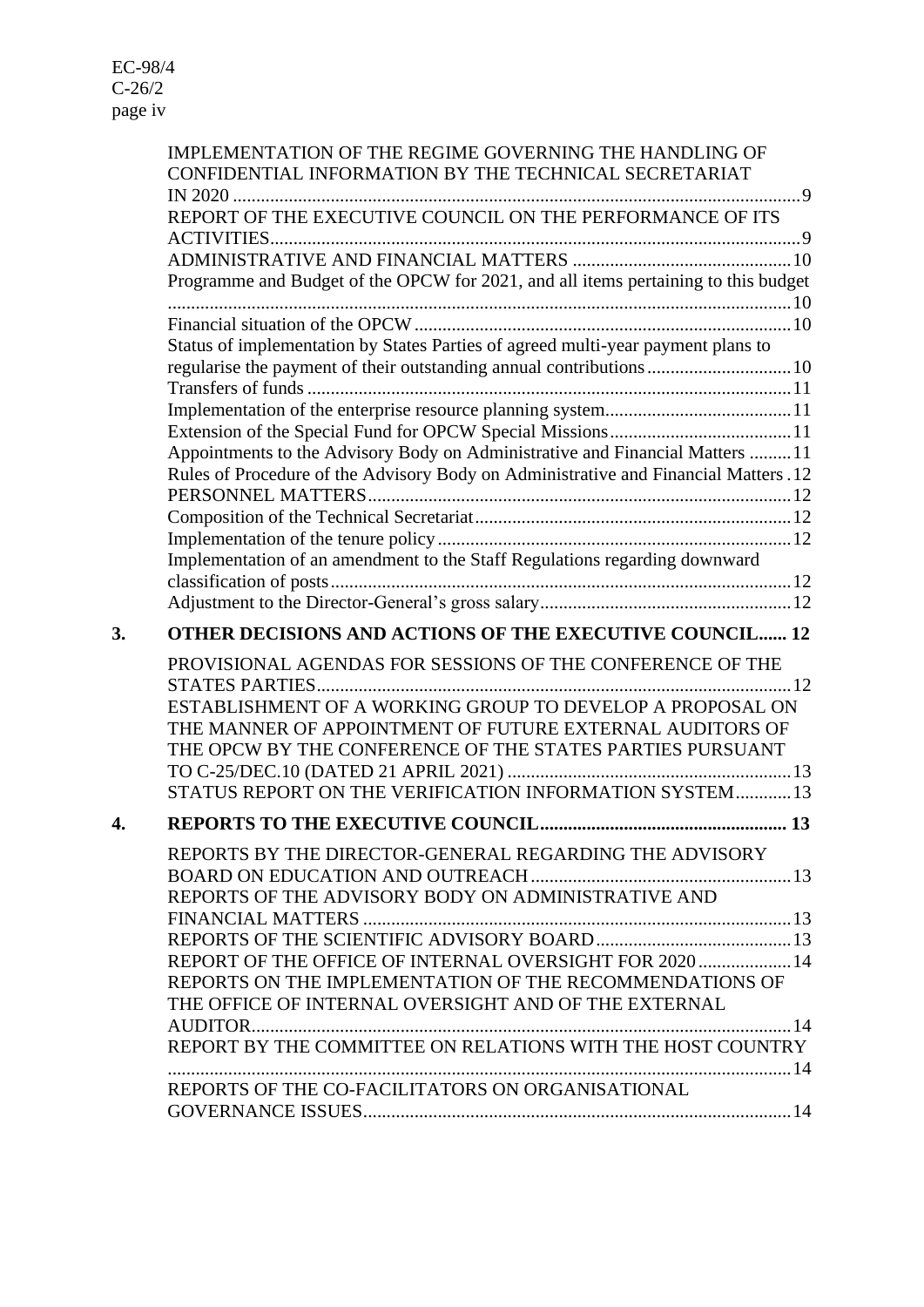| 5.     | <b>MATTERS FOR CONSIDERATION OR ACTION BY THE CONFERENCE</b><br>OF THE STATES PARTIES AT ITS TWENTY-SIXTH SESSION  15   |
|--------|-------------------------------------------------------------------------------------------------------------------------|
|        | IMPLEMENTATION BY THE TECHNICAL SECRETARIAT IN 2020 OF THE<br>REGIME GOVERNING THE HANDLING OF CONFIDENTIAL INFORMATION |
|        | DRAFT ANNUAL REPORT OF THE OPCW ON THE IMPLEMENTATION OF                                                                |
|        |                                                                                                                         |
|        | REPORT OF THE OFFICE OF INTERNAL OVERSIGHT FOR 2020  15                                                                 |
|        |                                                                                                                         |
|        | ATTACHMENT: NOTE BY THE TECHNICAL SECRETARIAT: THE DESTRUCTION                                                          |
|        | OF CHEMICAL WEAPONS ABANDONED BY JAPAN IN THE                                                                           |
|        |                                                                                                                         |
| ANNEX: | ACTIONS TAKEN BY THE CONFERENCE OF THE STATES                                                                           |
|        | PARTIES AT ITS TWENTY-FIFTH SESSION IN RESPONSE TO                                                                      |

RECOMMENDATIONS MADE BY THE EXECUTIVE COUNCIL....23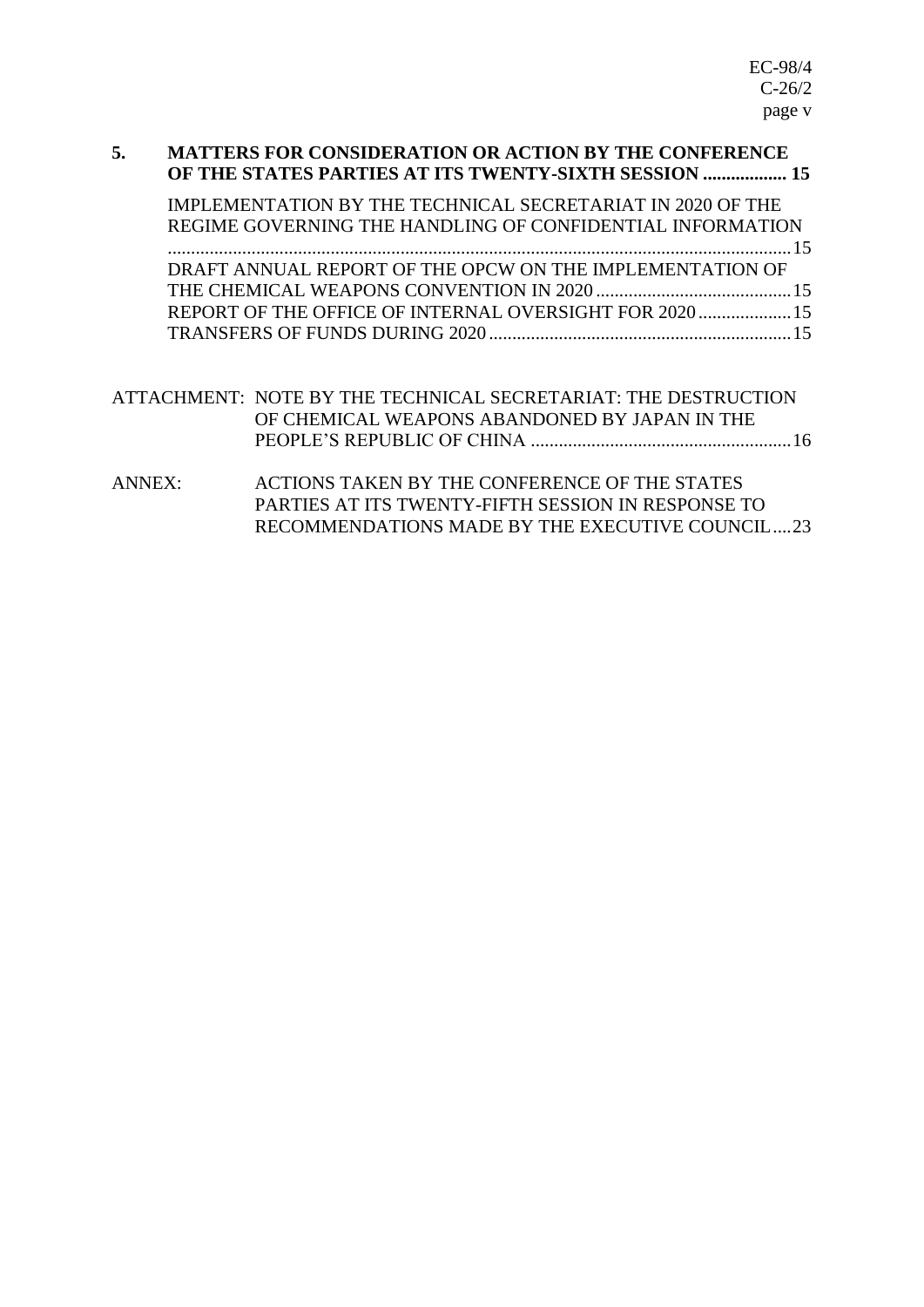EC-98/4  $C-26/2$ page vi

(blank page)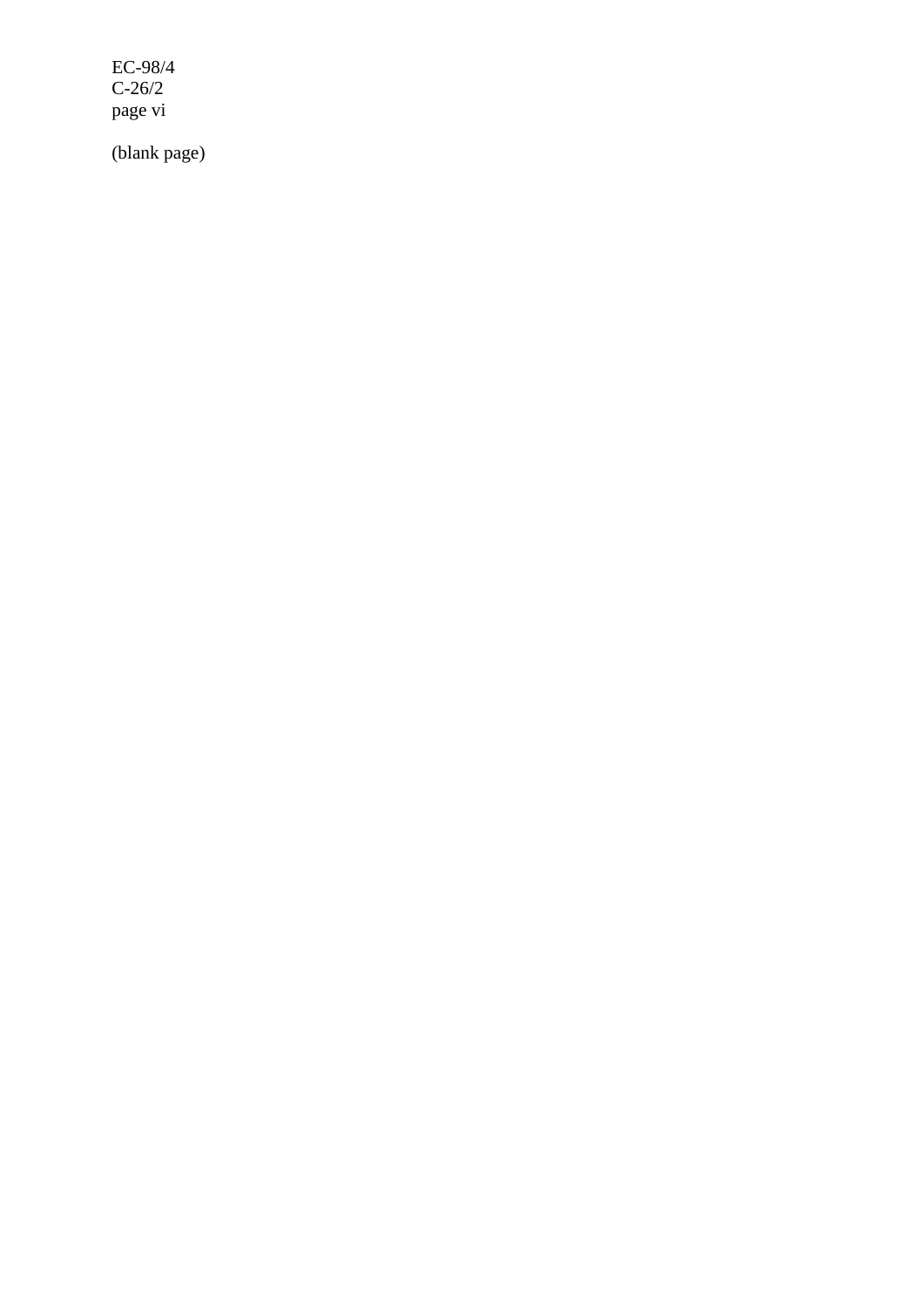## **1. ORGANISATIONAL MATTERS**

- 1.1 The Executive Council (hereinafter "the Council") is the executive organ of the Organisation for the Prohibition of Chemical Weapons (OPCW). The Council promotes the effective implementation of, and compliance with, the Chemical Weapons Convention (hereinafter "the Convention"). It also supervises the activities of the Technical Secretariat (hereinafter "the Secretariat"), cooperates with the National Authority of each State Party, and facilitates consultations and cooperation among States Parties at their request.
- 1.2 The following tables show, by regional grouping, the composition of the Council for the period from 12 May 2020 to 11 May 2021, and from 12 May 2021 to 11 May 2022.

| <b>Regional Group</b>                | <b>States Parties</b>                                        |
|--------------------------------------|--------------------------------------------------------------|
| Africa                               | Algeria, Cameroon, Ghana, Kenya, Morocco, Nigeria,           |
|                                      | Senegal, South Africa, and Sudan                             |
|                                      | Bangladesh, China, India, Iran (Islamic Republic of), Japan, |
| Asia                                 | Pakistan, Philippines, Republic of Korea, Saudi Arabia, and  |
|                                      | <b>United Arab Emirates</b>                                  |
| Eastern Europe                       | Bulgaria, Lithuania, Poland, Romania, and Russian Federation |
| Latin America and                    | Argentina, Brazil, Chile, El Salvador, Guatemala, Mexico,    |
| the Caribbean                        | and Peru                                                     |
|                                      | Australia, Austria, Belgium, France, Germany, Italy,         |
| Western European<br>and Other States | Norway, Spain, United Kingdom of Great Britain and           |
|                                      | Northern Ireland, and United States of America               |

## **A. COMPOSITION OF THE EXECUTIVE COUNCIL FROM 12 MAY 2020 TO 11 MAY 2021**

## **B. COMPOSITION OF THE EXECUTIVE COUNCIL FROM 12 MAY 2021 TO 11 MAY 2022**

| <b>Regional Group</b>                | <b>States Parties</b>                                      |
|--------------------------------------|------------------------------------------------------------|
| Africa                               | Algeria, Cameroon, Ghana, Kenya, Morocco, Nigeria,         |
|                                      | Senegal, South Africa, and Sudan                           |
|                                      | China, India, Iran (Islamic Republic of), Japan, Pakistan, |
| Asia                                 | Philippines, Republic of Korea, Saudi Arabia, and United   |
|                                      | <b>Arab Emirates</b>                                       |
|                                      | Czech Republic, Lithuania, Poland, Slovakia, and Russian   |
| Eastern Europe                       | Federation                                                 |
| Latin America and                    | Argentina, Brazil, Chile, El Salvador, Guatemala, Mexico,  |
| the Caribbean                        | and Peru                                                   |
|                                      | Australia, Austria, Belgium, France, Germany, Italy,       |
| Western European<br>and Other States | Norway, Spain, United Kingdom of Great Britain and         |
|                                      | Northern Ireland, and United States of America             |

1.3 At its Twenty-Fifth Session, the Conference of the States Parties (hereinafter "the Conference") adopted decisions on seven matters the Council had referred to it.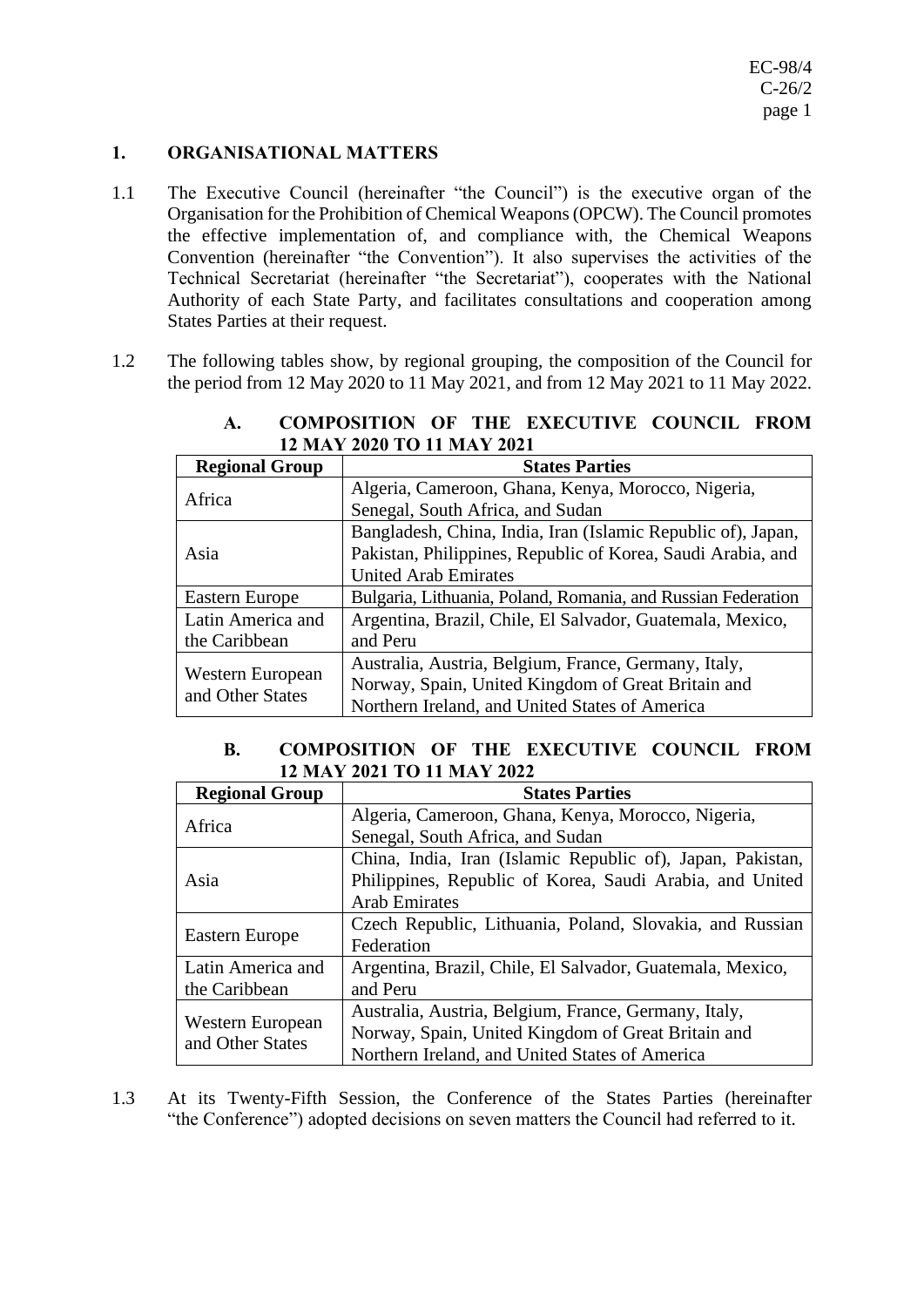## **Election of the Chairperson and Vice-Chairpersons of the Executive Council**

- 1.4 At its Sixty-Fifth Meeting, the Council elected Ambassador Abdelouahab Bellouki of Morocco as its Chairperson with effect from 12 May 2021 and for a term of office ending on 11 May 2022. Ambassador Andrés Terán Parral of Ecuador, Ambassador Gudrun Lingner of Germany, Ambassador Alireza Kazemi Abadi of the Islamic Republic of Iran, and Ambassador Vidmantas Purlys of Lithuania would serve as the Vice-Chairpersons for the same period.
- 1.5 The following table lists the dates on which the Council held its regular sessions during the period under review.

## **C. DATES OF REGULAR SESSIONS OF THE EXECUTIVE COUNCIL**

| <b>Session</b> | <b>Dates</b>         |
|----------------|----------------------|
| Ninety-Fifth   | $6 - 9$ October 2020 |
| Ninety-Sixth   | $9 - 12$ March 2021  |
| Ninety-Seventh | $6 - 8$ July 2021    |

1.6 The Council held its Sixty-Fifth Meeting during the reporting period, on 20 April 2021.

### **Accreditation of representatives to the Executive Council**

1.7 The Council at its Ninety-Seventh Session considered and approved a report by the Director-General on the credentials of representatives of the members of the Council (EC-97/DG.19, dated 1 July 2021).

#### **Application of the Rules of Procedure of the Executive Council**

1.8 During the period under review, observer States Parties attended sessions of the Council, with an average of 50 present at each session. Each request by observers to present their views was granted under Rule 22 of the aforementioned Rules of Procedure.

## **Working methods of the Executive Council**

- 1.9 During the period under review, the Chairperson of the Council, working in consultation with its Vice-Chairpersons and its members, reviewed and published lists of issues under regular consideration and outstanding issues on the agenda of the Council (EC-95/INF.2, dated 2 October 2020, EC-96/INF.1, dated 18 February 2021; and EC-97/INF.2, dated 18 June 2021).
- 1.10 The Vice-Chairpersons of the Council were designated as coordinators for chemical weapons issues; chemical industry and other Article VI issues; administrative and financial issues; and legal, organisational, and other issues. Facilitators were also appointed for many of the issues requiring resolution.
- 1.11 The Council also kept under its consideration the matter of issues relating to the improvement of the methodology of its work.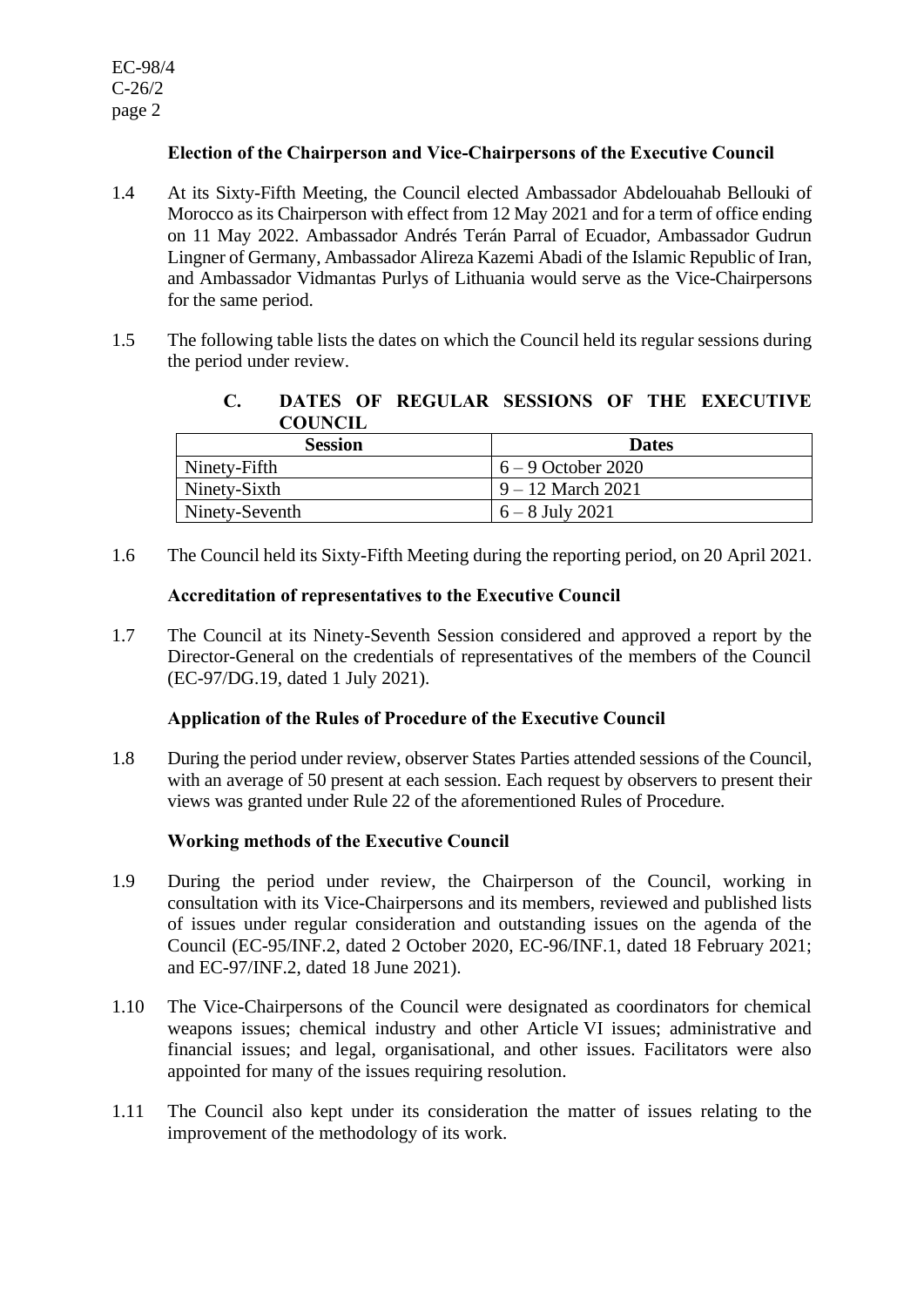### **Reports by the Vice-Chairpersons on activities conducted under their respective clusters of issues**

- 1.12 The Vice-Chairpersons reported to the Council at its regular sessions on informal consultations held during the intersessional periods.
- 1.13 Facilitators for issues under regular consideration also reported to the Council on consultations held during the intersessional periods.

## **2. STATUS OF IMPLEMENTATION OF THE CHEMICAL WEAPONS CONVENTION**

#### **Statements and reports by the Director-General**

2.1 In his opening statements to each session of the Council during the period under review, the Director-General elaborated, inter alia, on aspects of compliance by States Parties with the requirements of the Convention, and on related activities undertaken by the Secretariat. He also submitted reports to the Council, either in fulfilment of various requirements of the Convention or in response to requests by the Council or the Conference.

## **Draft annual report of the OPCW on the implementation of the Chemical Weapons Convention for 2020**

2.2 The Council at its Ninety-Seventh Session considered the "Draft Report of the OPCW on the Implementation of the Convention on the Prohibition of the Development, Production, Stockpiling and Use of Chemical Weapons and on Their Destruction in 2020" (EC-97/2 C-26/CRP.1, dated 7 July 2021), and forwarded it to the Conference for consideration at its Twenty-Sixth Session. The Council requested the Secretariat to post this document on the OPCW external website, clearly indicating that it had yet to be considered and approved by the Conference.

## **Universality-related activities**

2.3 Further to a decision of the Council at its Twenty-Third Meeting on an action plan for the universality of the Convention (EC-M-23/DEC.3, dated 24 October 2003), the Council at its Ninety-Fifth Session considered and noted the annual report on the implementation of the action plan for the universality of the Convention during the period from 16 August 2019 to 15 August 2020, which was being submitted to both the Council and the Conference (EC-95/DG.20 C-25/DG.12, dated 25 September 2020).

#### **Verification implementation reports**

2.4 The Council at its Ninety-Fifth Session considered and noted the Verification Implementation Report (VIR) for the period from 1 January to 31 December 2019 (EC-94/HP/DG.1, dated 11 May 2020, Add.1, dated 29 June 2020, and Add.2, dated 11 September 2020) and the Note by the Secretariat on comments and views received on the 2019 VIR (EC-94/S/9, dated 25 June 2020 and Add.1, dated 15 September 2020), as well as the Chairperson's summary of the informal consultations on it (EC-94/2, dated 25 June 2020).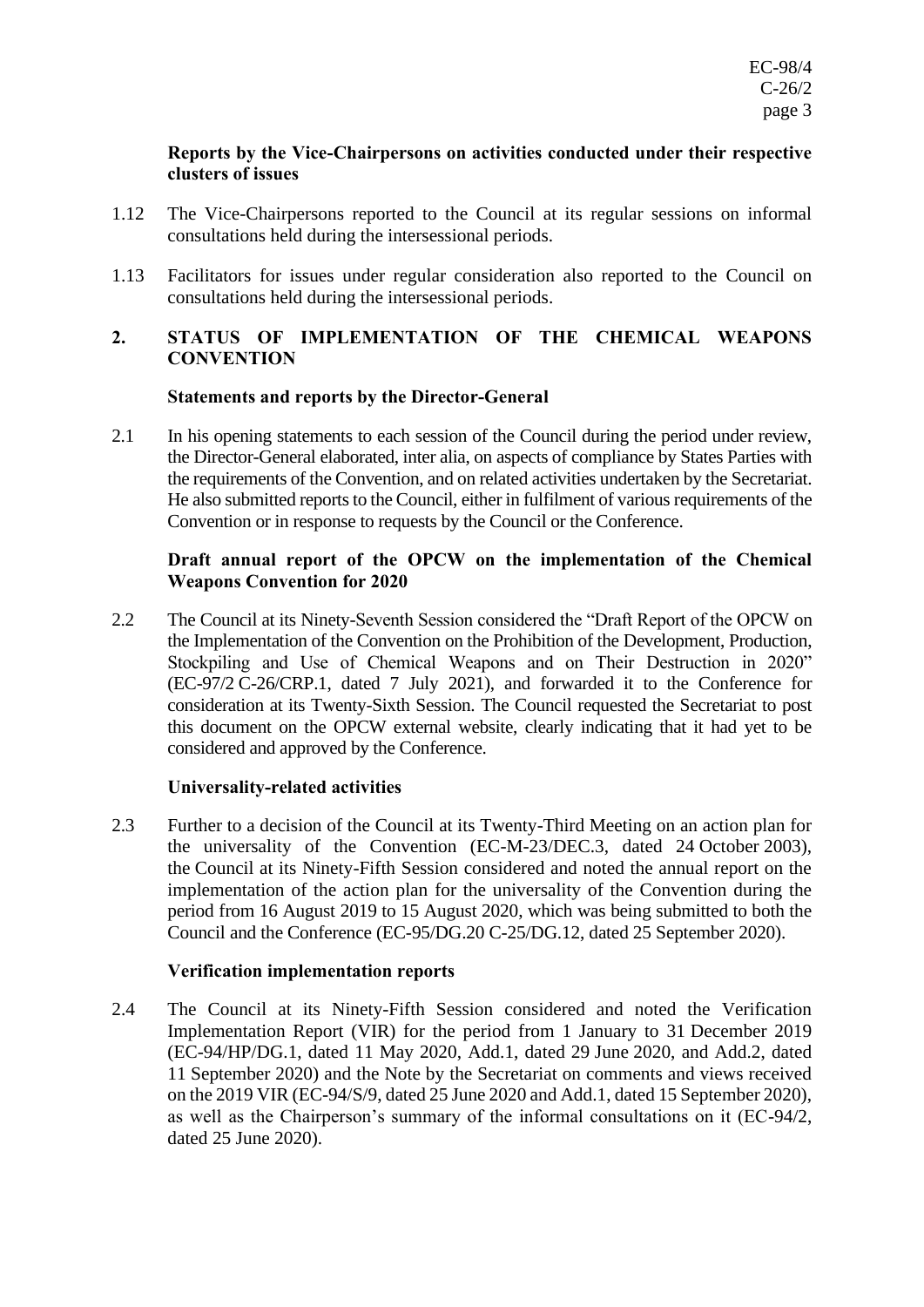2.5 The Council at its Ninety-Fifth Session considered and noted the supplement to the VIR for 2019 (EC-95/HP/DG.1, dated 14 August 2020).

## **Issues related to meeting the final extended deadline and other destruction-related issues**

- 2.6 Further to the relevant decisions by the Conference at its Eleventh, Fourteenth, and Sixteenth Sessions, reports by the United States of America as the sole possessor State Party on the progress made for the destruction of its chemical weapons were circulated to the members of the Council at its Ninety-Fifth, Ninety-Sixth, and Ninety-Seventh Sessions (EC-95/NAT.4, dated 16 September 2020; EC-96/NAT.2, dated 19 February 2021; and EC-97/NAT.4, dated 29 June 2021). The Council at all three of the aforementioned sessions noted the confirmation provided by the delegation of the United States of America that the necessary measures continued to be undertaken in order to meet the planned completion date of September 2023 for its destruction activities, as submitted to the Council at its Sixty-Eighth Session in accordance with subparagraph 3(c) of Conference decision C-16/DEC.11 (dated 1 December 2011).
- 2.7 Further to decision C-16/DEC.11, the Council at its Ninety-Fifth, Ninety-Sixth, and Ninety-Seventh Sessions considered and noted reports by the Director-General on the overall progress with respect to the destruction of the remaining chemical weapons stockpiles (EC-95/DG.27, dated 2 October 2020; EC-96/DG.15, dated 5 March 2021; and EC-97/DG.18, dated 30 June 2021).
- 2.8 The Council at its Ninety-Fifth Session considered and noted a Note by the Director-General on the schedule for submission by chemical weapons possessor States of the reports on their destruction activities after the extended deadline of 29 April 2012 (EC-95/DG.6, dated 31 August 2020).
- 2.9 Further to a decision by the Council at its Sixty-Seventh Session (EC-67/DEC.6, dated 15 February 2012), the Council at its Ninety-Fifth, Ninety-Sixth, and Ninety-Seventh Sessions considered and noted reports by the Director-General on the overall progress with regard to the destruction of the chemical weapons abandoned by Japan on the territory of China (EC-95/DG.25, dated 2 October 2020; EC-96/DG.16, dated 8 March 2021; and EC-97/DG.17, dated 30 June 2021).
- 2.10 Further to the same decision by the Council (EC-67/DEC.6), national papers by China (EC-95/NAT.3, dated 15 September 2020; EC-96/NAT.4, dated 26 February 2021; and EC-97/NAT. 2, dated 16 June 2021) and national papers by Japan (EC-95/NAT.1, dated 15 September 2020; EC-96/NAT.5, dated 5 March 2021; and EC-97/NAT.3, dated 16 June 2021) were circulated to the members of the Council at its Ninety-Fifth, Ninety-Sixth, and Ninety-Seventh Sessions.
- 2.11 The Council at its Ninety-Sixth Session noted the voluntary presentation by Italy on the destruction of its old chemical weapons pursuant to Council decision EC-67/DEC.8 (dated 17 February 2012).
- 2.12 The Council at its Ninety-Seventh Session considered and noted the information provided by the delegation of the Netherlands on its destruction-related verification activities (EC-97/NAT.1, dated 24 June 2021).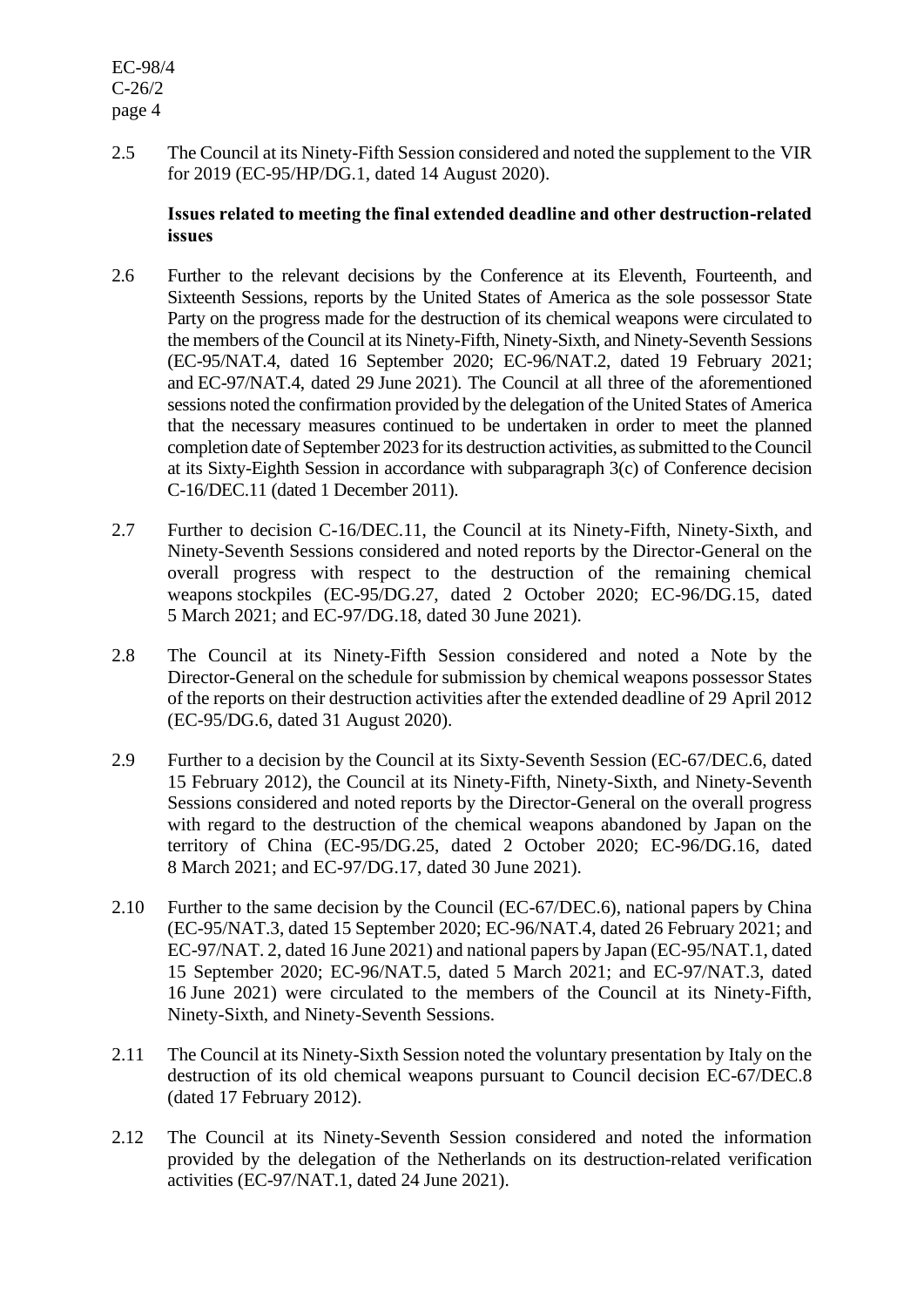## **Detailed plans for verification of the destruction of chemical weapons**

- 2.13 The Council at its Ninety-Fifth, Ninety-Sixth, and Ninety-Seventh Sessions received briefings by the Secretariat on its other verification-related activities.
- 2.14 The Secretariat submitted to the Council at its Ninety-Fifth and Ninety-Sixth Sessions a Note on amendments and modifications to the agreed detailed plan for verification of the destruction of chemical weapons at the Pueblo Chemical Agent-Destruction Pilot Plant Chemical Weapons Destruction Facility, Pueblo, Colorado, the United States of America (EC-95/S/5, dated 22 September 2020). The Council approved the revised amendments to the aforementioned detailed plan at its Ninety-Sixth Session (EC-96/DEC.6, dated 10 March 2021).

#### **Facility agreements**

- 2.15 The Secretariat submitted to the Council at its Ninety-Fifth and Ninety-Sixth Sessions a Note on amendments and modifications to the facility agreement with the United States of America regarding on-site inspections at the Pueblo Chemical Agent-Destruction Pilot Plant Chemical Weapons Destruction Facility, Pueblo, Colorado, the United States of America (EC-95/S/5).
- 2.16 At its Ninety-Sixth Session, the Council approved the amendments to the aforementioned facility agreement with the United States of America (EC-96/DEC.5, dated 10 March 2021).
- 2.17 At its Ninety-Sixth Session, the Council approved a facility agreement with the Government of India regarding on-site inspections at a Schedule 1 single small-scale facility located at CDEF, Defence Research and Development Organisation, Borkhedi Camp, Wardha Road, Nagpur, Maharashtra, India (EC-96/DEC.4 and EC-96/HP/DEC.1, both dated 9 March 2021).
- 2.18 The Secretariat submitted to the Council at its Ninety-Seventh Session a Note on amendments and modifications to the agreed detailed plan for verification and the facility agreement with the United States of America regarding on-site inspections at the Blue Grass Chemical Agent-Destruction Pilot Plant Chemical Weapons Destruction Facility, Richmond, Kentucky, the United States of America (EC-97/S/1, dated 8 June 2021).
- 2.19 At its Ninety-Seventh Session the Council approved amendments to the aforementioned agreed detailed plan (EC-97/DEC.2, dated 6 July 2021).
- 2.20 The Council at the same session also approved amendments to the aforementioned facility agreement with the United States of America (EC-97/DEC.3, dated 8 July 2021).
- 2.21 At its Ninety-Seventh Session the Council approved a facility agreement between the OPCW and Austria regarding on-site inspections at the Schedule 1 other facility for protective purposes located at 2444 Seibersdorf, Forschungszentrum, Austria (EC-97/DEC.1 and EC-97/HP/DEC.1, both dated 6 July 2021).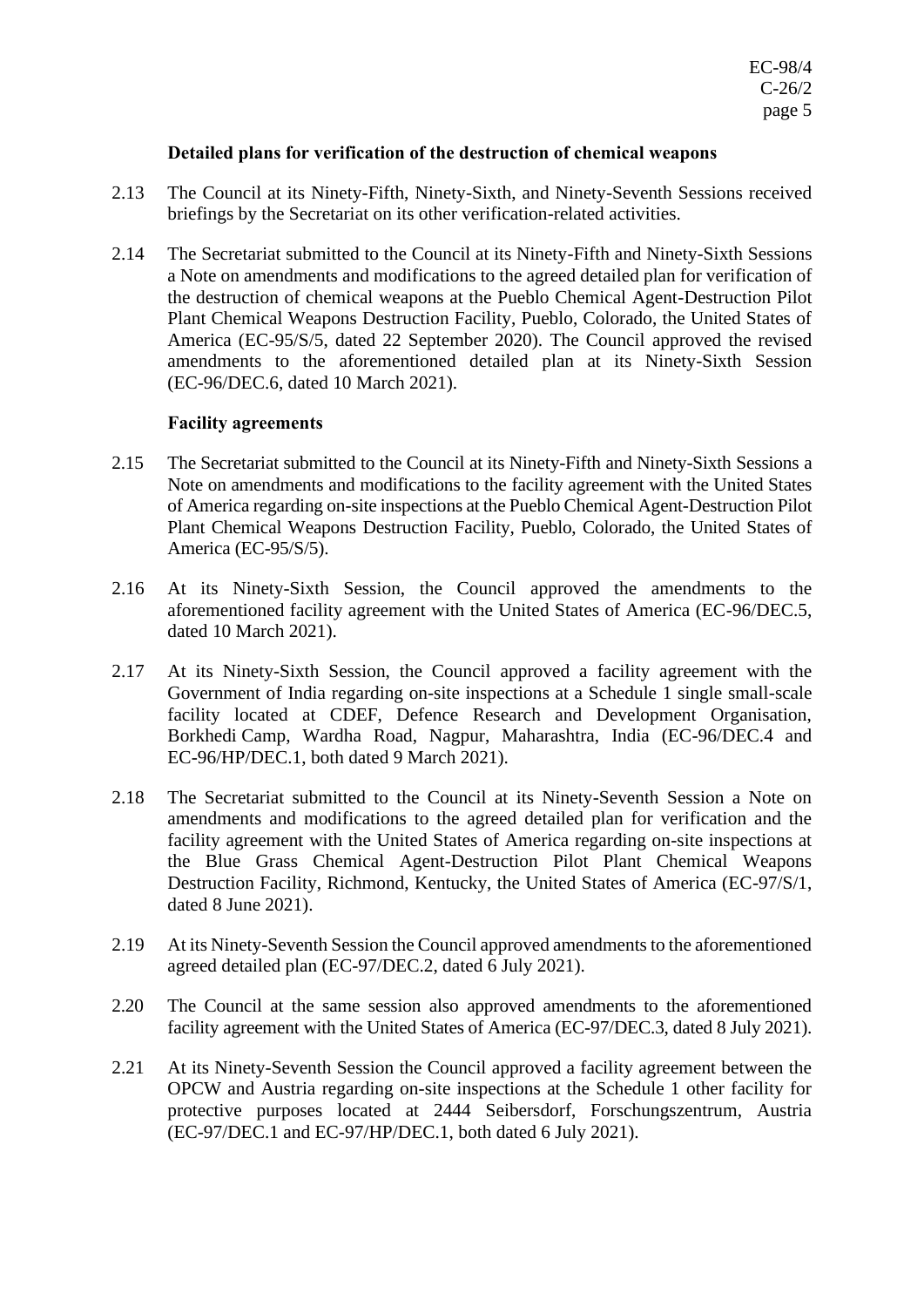## **Progress in the elimination of the Syrian chemical weapons programme**

2.22 Further to its decision at its Eighty-Third Session (EC-83/DEC.5, dated 11 November 2016), the Council continued to place "Elimination of the Syrian Chemical Weapons Programme" on the agenda of all future Council sessions until the Council determines that all elements of the Syrian chemical weapons programme have been eliminated.

Implementation of decisions of the Executive Council on destruction-related issues

- 2.23 The Council noted reports by the Director-General reporting on progress in the elimination of the Syrian chemical weapons programme at its Ninety-Fifth, Ninety-Sixth, and Ninety-Seventh Sessions (EC-95/DG.1, dated 24 July 2020; EC-95/DG.4, dated 24 August 2020; EC-95/DG.19, dated 24 September 2020; EC-96/DG.2, dated 26 October 2020; EC-96/DG.3, dated 24 November 2020; EC-96/DG.4, dated 24 December 2020; EC-96/DG.6, dated 25 January 2021; EC-96/DG.13, dated 24 February 2021; EC-97/DG.2, dated 24 March 2021; EC-97/DG.3, dated 23 April 2021; EC-97/DG.7, dated 25 May 2021; and EC-97/DG.15, dated 24 June 2021).
- 2.24 The Council at its Ninety-Fifth, Ninety-Sixth, and Ninety-Seventh Sessions noted national papers by the Syrian Arab Republic on activities relating to the destruction of chemical weapons and chemical weapons production facilities on its territory (EC-95/P/NAT.1, dated 16 July 2020; EC-95/P/NAT.2, dated 18 August 2020; EC-95/P/NAT.3, dated 15 September 2020; EC-96/P/NAT.1, dated 15 October 2020; EC-96/P/NAT.2, dated 18 November 2020; EC-96/P/NAT.3, dated 18 December 2020; EC-96/P/NAT.4, dated 19 January 2021; EC-96/P/NAT.5, dated 15 February 2021; EC-97/P/NAT.1, dated 12 March 2021; EC-97/P/NAT.2, dated 15 April 2021; EC-97/P/NAT.3, dated 18 May 2021; and EC-97/P/NAT.4, dated 15 June 2021).

## Activities of the Declaration Assessment Team

2.25 The Council at its Ninety-Fifth, Ninety-Sixth, and Ninety-Seventh Sessions noted three Notes by the Director-General reporting on the work of the Declaration Assessment Team (EC-95/HP/DG.2, dated 1 October 2020; EC-96/HP/DG.1, dated 5 March 2021; and EC-97/HP/DG.1, dated 30 June 2021).

## **Reports of the OPCW Fact-Finding Mission in Syria**

- 2.26 The Secretariat circulated to the Council at its Ninety-Fifth Session two reports by the OPCW Fact-Finding Mission in Syria (FFM) (S/1901/2020 and S/1902/2020, both dated 1 October 2020).
- 2.27 The Secretariat circulated to the Council at its Ninety-Sixth Session a Note on a summary update of the activities carried out by the FFM (S/1922/2020, dated 21 December 2020).
- 2.28 Prior to the Ninety-Fifth, Ninety-Sixth, and Ninety-Seventh Sessions of the Council, the Secretariat provided briefings on its activities related to the Syrian chemical weapons dossier, including updates on the work of the FFM.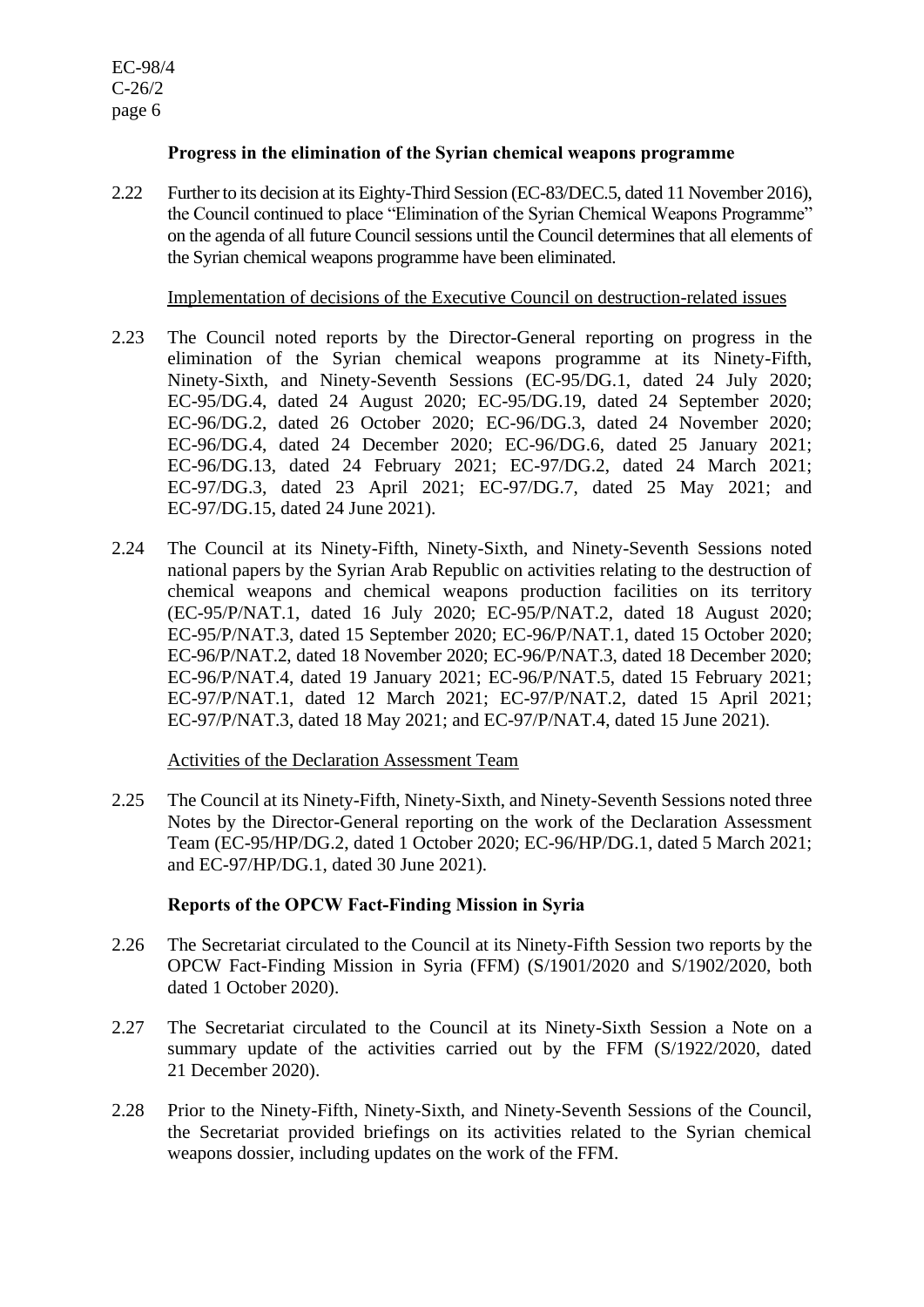### **Addressing the threat from chemical weapons use**

- 2.29 The Council at its Ninety-Fifth, Ninety-Sixth, and Ninety-Seventh Sessions noted three regular reports by the Director-General (EC-95/DG.15, dated 21 September 2020; EC-96/DG.14, dated 25 February 2021; and EC-97/DG.13, dated 22 June 2021) on progress made in the implementation of the decision taken by the Conference at its Fourth Special Session entitled "Addressing the Threat From Chemical Weapons Use" (C-SS-4/DEC.3, dated 27 June 2018).
- 2.30 The Director-General briefed the Council at its Ninety-Fifth Session on activities carried out in support of a request for technical assistance by Germany (S/1906/2020, dated 6 October 2020).
- 2.31 The Council at its Ninety-Sixth Session noted a report by the Director-General (EC-96/DG.1, dated 14 October 2020) on the implementation of its decision entitled "Addressing the Possession and Use of Chemical Weapons by the Syrian Arab Republic" (EC-94/DEC.2, dated 9 July 2020).
- 2.32 The Secretariat circulated to the Council for its consideration at its Ninety-Seventh Session a Note entitled "Second Report by the OPCW Investigation and Identification Team Pursuant to Paragraph 10 of Decision C-SS-4/DEC.3 'Addressing the Threat from Chemical Weapons Use', Saraqib (Syrian Arab Republic) – 4 February 2018" (S/1943/2021, dated 12 April 2021).

## **Understanding Regarding the Aerosolised Use of Central Nervous System-Acting Chemicals for Law Enforcement Purposes**

2.33 At its Ninety-Sixth Session the Council adopted a decision entitled "Understanding Regarding the Aerosolised Use of Central Nervous System-Acting Chemicals for Law Enforcement Purposes" (EC-96/DEC.7, dated 11 March 2021).

## **Article VI-related issues**

- 2.34 Further to the decision of the Council at its Sixty-Sixth Session on the policy guidelines for determining the number of Article VI inspections (EC-66/DEC.10, dated 7 October 2011), the Council at its Ninety-Seventh Session noted a report by the Director-General on the results of the ninth year of implementation of these policy guidelines (EC-97/DG.1, dated 23 March 2021).
- 2.35 Further to a decision by the Council at its Fifty-First Session (EC-51/DEC.1, dated 27 November 2007), the Council at its Ninety-Sixth and Ninety-Seventh Sessions noted the status reports by the Director-General on the timely submission by States Parties of declarations under Article VI of the Convention (EC-96/DG.5\* , dated 21 January 2021 and EC-97/DG.11, dated 15 June 2021).

## **Progress made in the implementation of Article VII obligations**

2.36 Further to a decision by the Conference at its Fourteenth Session regarding the implementation of Article VII obligations (C-14/DEC.12, dated 4 December 2009), the Council at its Ninety-Fifth Session noted the reports by the Director-General on the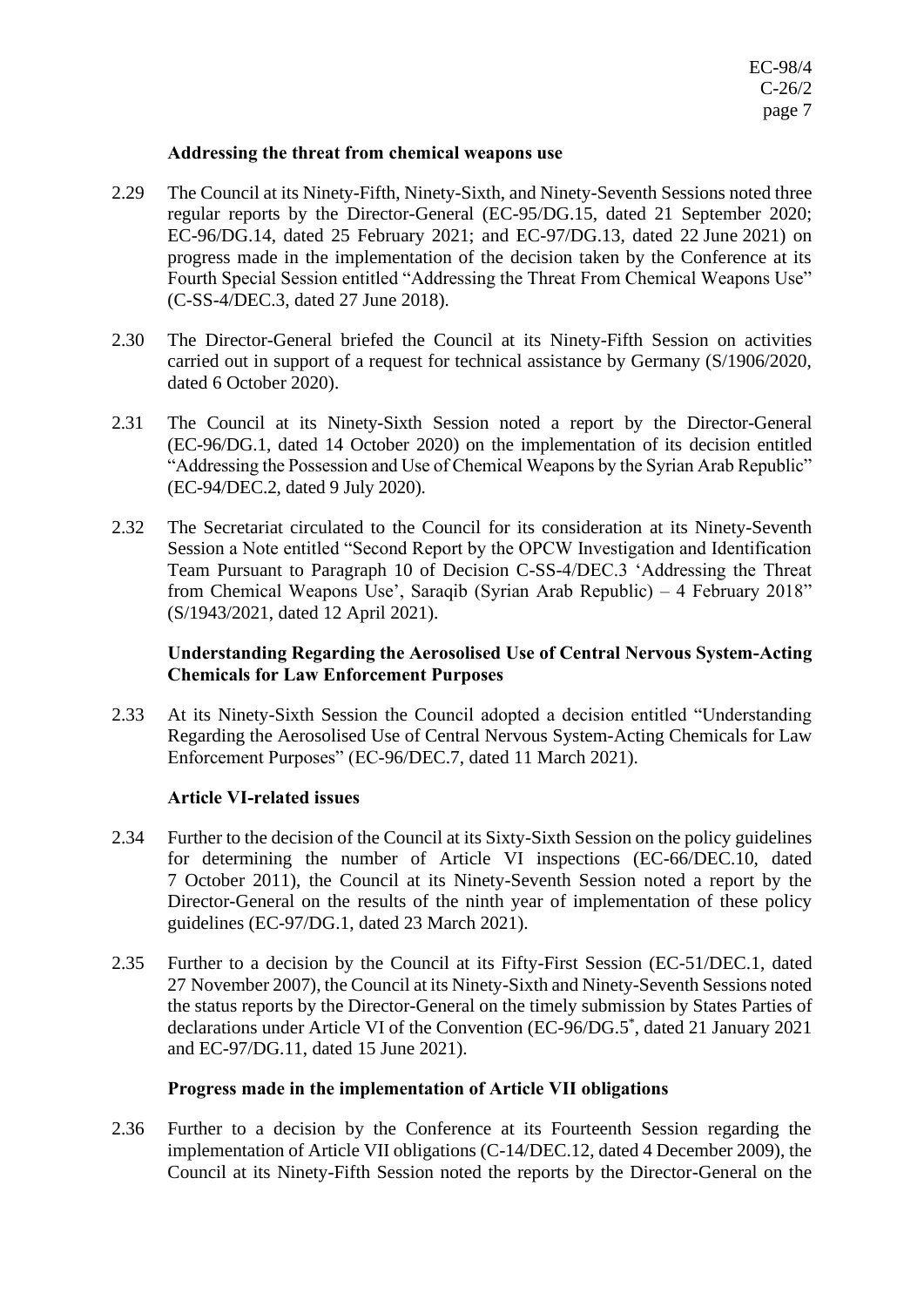"Overview of the Status of Implementation of Article VII of the Chemical Weapons Convention as at 31 July 2020" (EC-95/DG.8 C-25/DG.6, dated 4 September 2020 and Corr.1, dated 2 October 2020); on the "Status of Implementation of Article VII of the Chemical Weapons Convention as at 31 July 2020: Article VII – Initial Measures" (EC-95/DG.9 C-25/DG.7, dated 4 September 2020 and Corr.1, dated 2 October 2020); and on the "Status of Implementation of Article VII of the Chemical Weapons Convention as at 31 July 2020: Additional Measures for States Parties that Possess Industrial Facilities Which Are Declarable Under the Convention" (EC-95/DG.10 C-25/DG.8, dated 4 September 2020 and Corr.1, dated 2 October 2020).

## **Readiness of the Technical Secretariat to conduct a challenge inspection or an investigation of alleged use**

2.37 The Council at its Ninety-Seventh Session considered and noted a Note by the Director-General reporting on the readiness of the Secretariat to conduct a challenge inspection or an investigation of alleged use (EC-97/DG.14, dated 24 June 2021).

## **OPCW Central Analytical Database**

- 2.38 The Council at its Ninety-Sixth Session considered a Note by the Director-General on lists of newly validated data on scheduled chemicals for approval by the Council for inclusion in the OPCW Central Analytical Database (OCAD) (EC-96/DG.7, dated 28 January 2021) and adopted a decision on the matter (EC-96/DEC.1, dated 9 March 2021).
- 2.39 At the same session the Council considered a Note by the Director-General on lists of newly validated data on non-scheduled chemicals relevant to the Convention for approval by the Council for inclusion in the OCAD (EC-96/DG.8, dated 28 January 2021) and adopted a decision on the matter (EC-96/DEC.2, dated 9 March 2021).

#### **Status of implementation of Article X**

2.40 The Council at its Ninety-Fifth Session considered and noted a report by the Director-General on the status of implementation of Article X of the Convention as at 30 June 2020 (EC-95/DG.2, dated 11 August 2020 and Corr.1, dated 29 September 2020).

#### **The content of the Protection and Assistance Databank and its use**

2.41 The Council at its Ninety-Seventh Session considered and noted a Note by the Secretariat on the content of the Protection and Assistance Databank and its use (EC-97/S/2, dated 15 June 2021).

#### **Status of implementation of Article XI**

2.42 The Council at its Ninety-Fifth Session considered and noted a report by the Director-General on the progress made and review of the status of implementation of Article XI of the Convention (EC-95/DG.17 C-25/DG.10, dated 22 September 2020).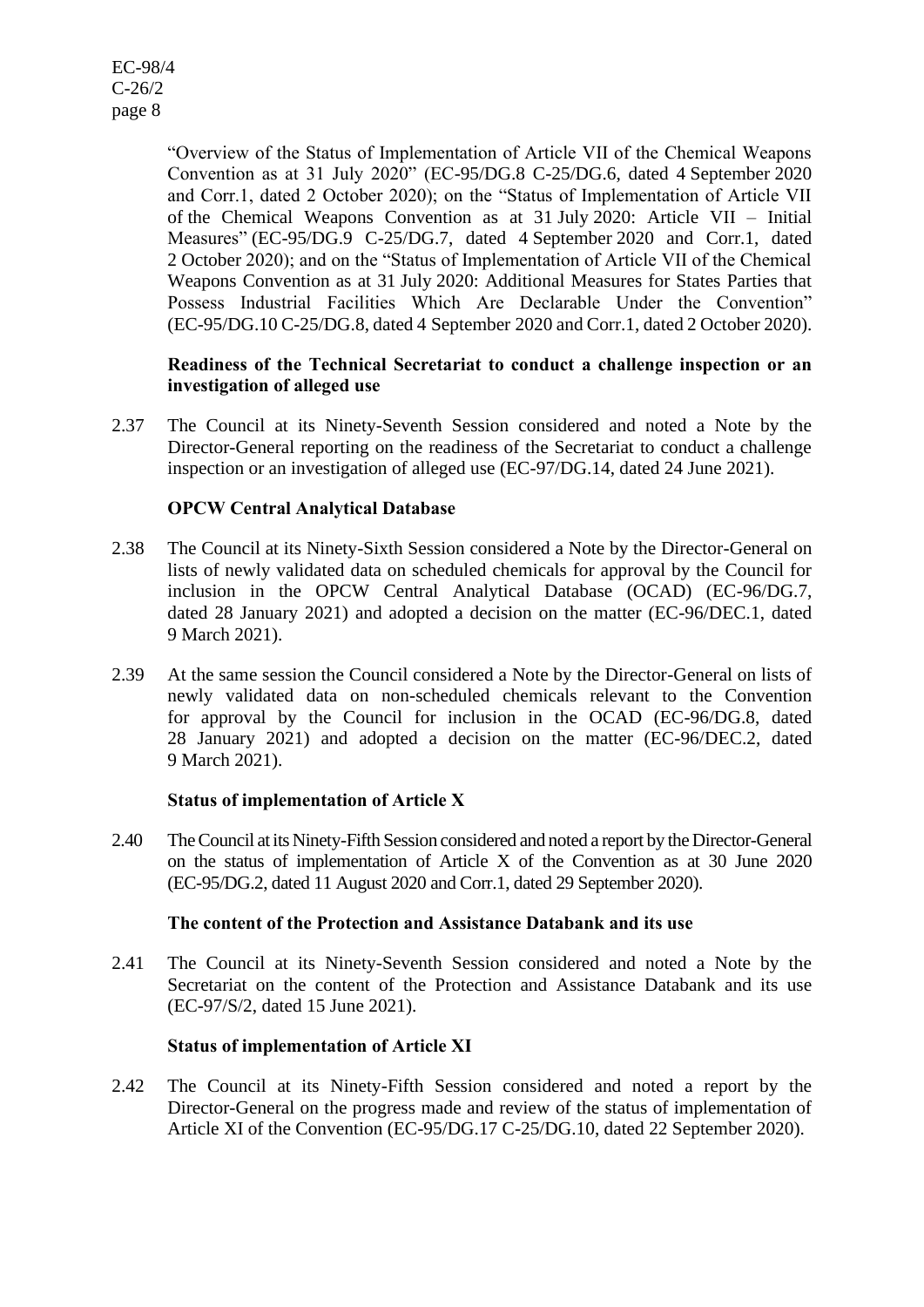## **The OPCW Programme to Strengthen Cooperation with Africa on the Chemical Weapons Convention**

2.43 The Council at its Ninety-Fifth Session considered and noted a Note by the Director-General on the Programme to Strengthen Cooperation with Africa on the Chemical Weapons Convention (hereinafter "the Africa Programme") (EC-95/DG.11 C-25/DG.9, dated 10 September 2020).

## **The OPCW's contribution to global anti-terrorism efforts**

- 2.44 The Chairperson of the Open-Ended Working Group on Terrorism (OEWG-T), Ambassador Vusimuzi Philemon Madonsela of South Africa, briefed the Council at its Ninety-Fifth, Ninety-Sixth, and Ninety-Seventh Sessions on the work of the OEWG-T during the intersessional periods (EC-95/WP.2, dated 7 October 2020; EC-96/WP.3, dated 9 March 2021; and EC-97/WP.2, dated 7 July 2021).
- 2.45 The Council at its Ninety-Sixth Session noted a Note by the Director-General on the status of the OPCW's contribution to global anti-terrorism efforts (EC-96/DG.10, dated 18 February 2021).

### **Follow-up process to the Third Review Conference**

2.46 At its Ninety-Fifth, Ninety-Sixth, and Ninety-Seventh Sessions, the Council considered and noted the updated matrices of actionable items identified at the Third Review Conference<sup>1</sup> (EC-95/S/6, dated 29 September 2020; EC-96/S/4, dated 18 February 2021; and EC-97/S/3, dated 18 June 2021).

### **Implementation of the regime governing the handling of confidential information by the Technical Secretariat in 2020**

2.47 The Council at its Ninety-Sixth Session considered and noted a report by the Director-General on the implementation of the regime governing the handling of confidential information by the Secretariat in 2020 (EC-96/DG.12 C-26/DG.1, dated 19 February 2021).

#### **Report of the Executive Council on the performance of its activities**

2.48 The Council at its Ninety-Fifth Session considered and approved a report on the performance of its activities in the period from 13 July 2019 to 12 July 2020, and submitted it to the Conference for consideration at its Twenty-Fifth Session (EC-95/3 C-25/2, dated 7 October 2020). A Note by the Secretariat entitled "The Destruction of Chemical Weapons Abandoned by Japan in the People's Republic of China" was attached to the above-mentioned report.

1

Review Conference = Special Session of the Conference of the States Parties to Review the Operation of the Chemical Weapons Convention.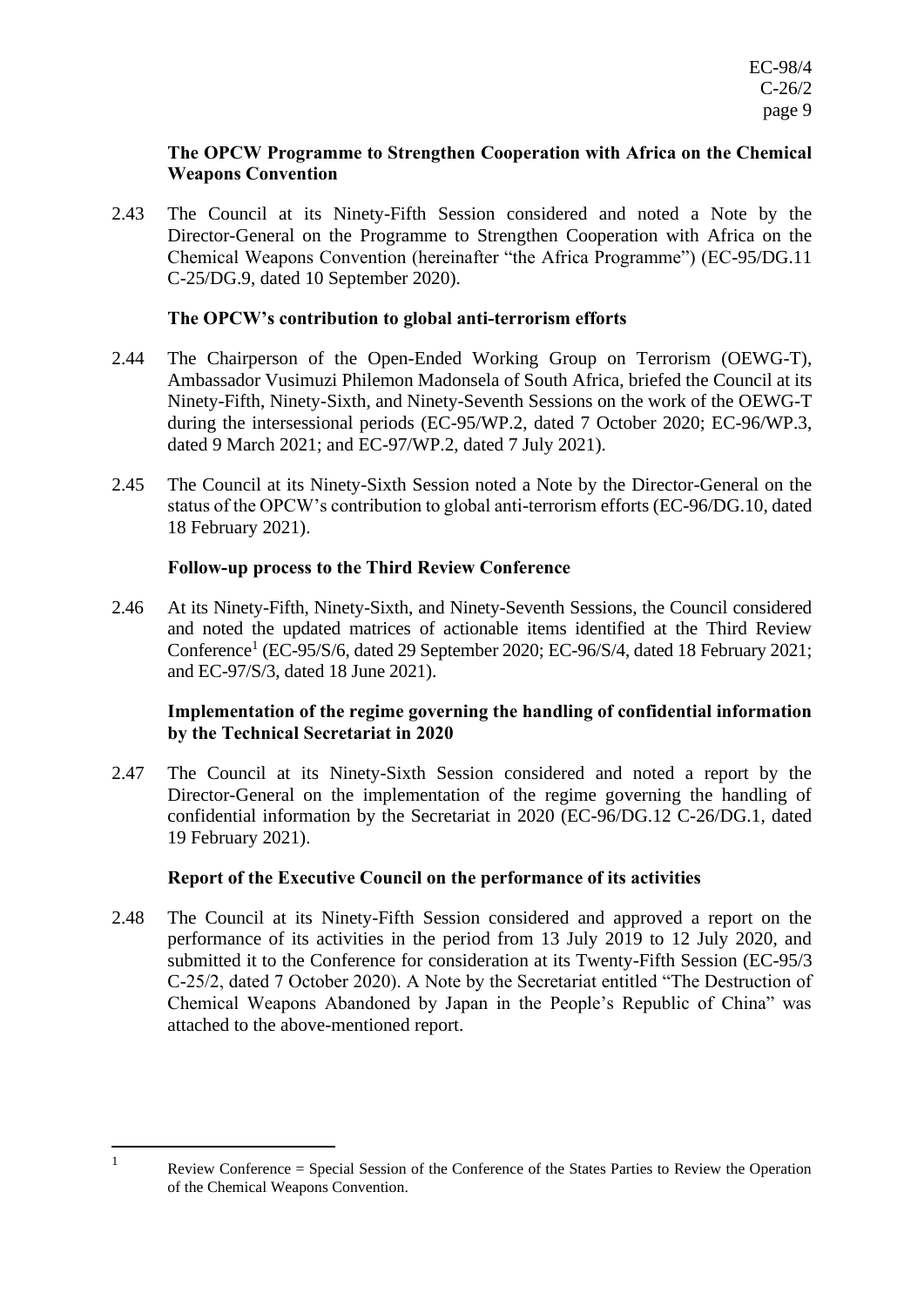## **Administrative and financial matters**

Programme and Budget of the OPCW for 2021, and all items pertaining to this budget

- 2.49 At its Ninety-Fifth Session the Council adopted the Draft Programme and Budget of the OPCW for 2021 and submitted it, together with its recommendations, to the Conference at its Twenty-Fifth Session (EC-95/DEC.3, dated 7 October 2020).
- 2.50 Also at its Ninety-Fifth Session, the Council noted the following Notes by the Director-General: "Financial Status of the Special Fund for Cyber Security, Business Continuity, and Physical Infrastructure Security" (EC-95/DG.13, dated 16 September 2020); "Financial Status of the Special Fund for IT Infrastructure to Support the Implementation of Decision C-SS-4/DEC.3" (EC-95/DG.16, dated 22 September 2020); and "Request for the Establishment of a COVID-19 Variability Impact Fund" (EC-95/DG.14, dated 21 September 2020).
- 2.51 The Secretariat circulated to the Council at its Ninety-Fifth Session a Note on programme performance for the year 2019 (S/1872/2020, dated 4 May 2020 and Corr.1, dated 20 May 2020).

### Financial situation of the OPCW

- 2.52 At its Ninety-Fifth Session, the Council considered and forwarded to the Conference for consideration at its Twenty-Fifth Session a Note by the Director-General on the cash situation and the use of the Working Capital Fund for the financial year to 31 August 2020 (EC-95/DG.21 C-25/DG.13, dated 25 September 2020).
- 2.53 The Council at the same session noted the Financial Statements of the OPCW and the report of the External Auditor for the year ending 31 December 2019 (EC-95/DG.3 C-25/DG.4, dated 17 August 2020 and Corr.1, dated 8 April 2021) and forwarded them to the Conference for consideration at its Twenty-Fifth Session. Mr Damian Brewitt from the National Audit Office of the United Kingdom of Great Britain and Northern Ireland submitted the report of the External Auditor (EC-95/2, dated 6 October 2020).
- 2.54 Also at its Ninety-Fifth Session, the Council noted a Note by the Director-General on the submission of the 2020 OPCW Financial Statements to the External Auditor (Financial Rule 11.1.02) (EC-95/DG.22, dated 25 September 2020), considered and adopted a decision on the matter (EC-95/DEC.1, dated 7 October 2020), and transmitted it to the Conference for approval at its Twenty-Fifth Session.

Status of implementation by States Parties of agreed multi-year payment plans to regularise the payment of their outstanding annual contributions

2.55 Further to a decision of the Conference at its Eleventh Session (C-11/DEC.5, dated 7 December 2006), the Council at its Ninety-Fifth Session considered and forwarded to the Conference at its Twenty-Fifth Session a Note by the Director-General on the status of implementation by States Parties of agreed multi-year payment plans (EC-95/DG.5 C-25/DG.5, dated 25 August 2020).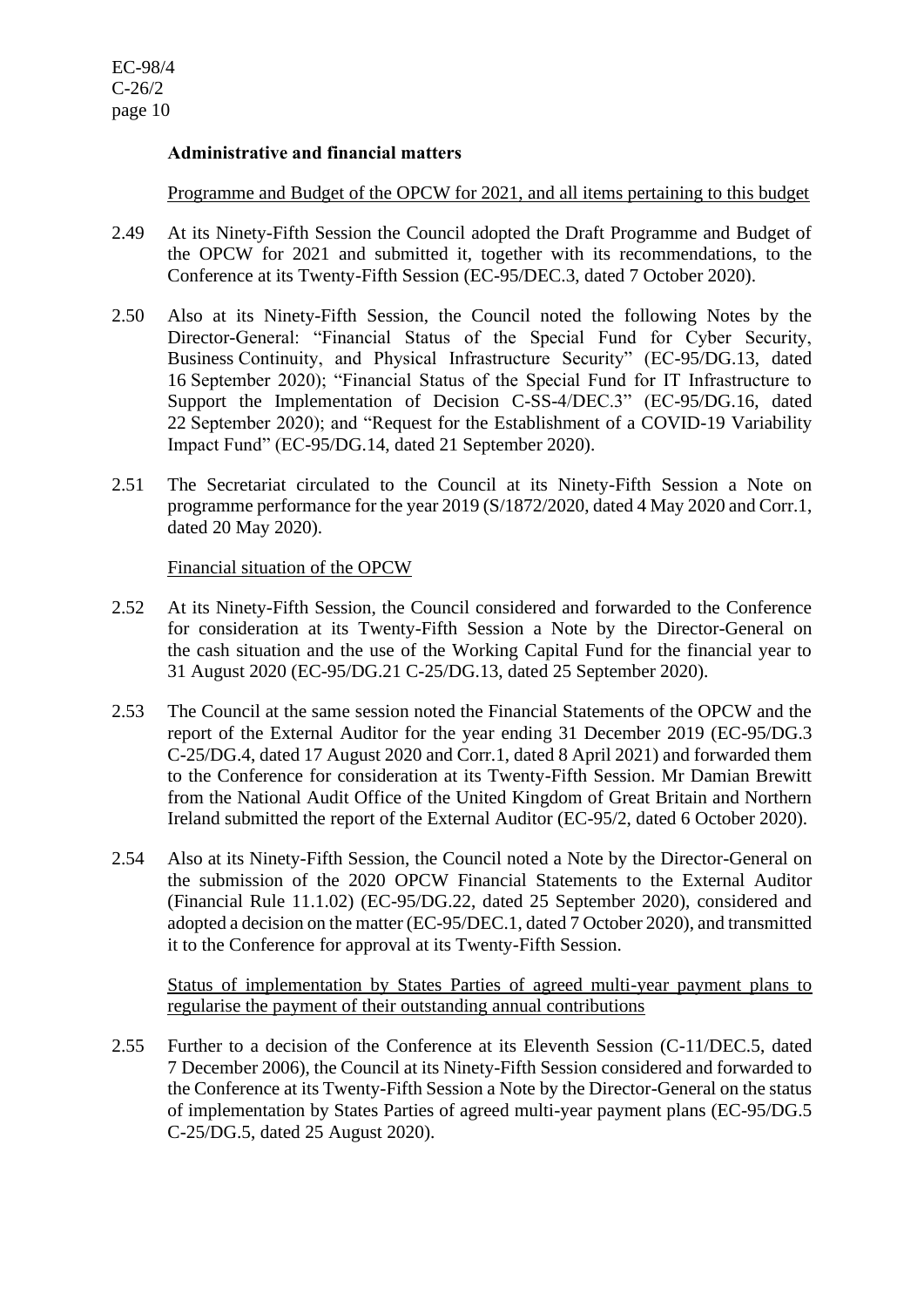## Transfers of funds

2.56 The Council at its Ninety-Seventh Session noted a Note by the Director-General on transfers of funds during 2020 (EC-97/DG.12 C-26/DG.3, dated 22 June 2021).

## Implementation of the enterprise resource planning system

2.57 Further to a decision by the Conference at its Nineteenth Session on the implementation of an enterprise resource planning (ERP) system and the establishment of a special fund for this purpose (C-19/DEC.7, dated 3 December 2014), the Council at its Ninety-Fifth, Ninety-Sixth, and Ninety-Seventh Sessions noted Notes by the Director-General reporting on the status of implementation of the ERP system (EC-95/DG.23, dated 25 September 2020; EC-96/DG.11, dated 18 February 2021; and EC-97/DG.16, dated 29 June 2021).

## Extension of the Special Fund for OPCW Special Missions

2.58 At its Ninety-Fifth Session, the Council noted a Note by the Director-General on the financial status of the Special Fund for OPCW Special Missions (EC-95/DG.12, dated 10 September 2020), considered and adopted a decision on the extension of the Fund (EC-95/DEC.2, dated 7 October 2020), and transmitted the decision to the Conference for approval at its Twenty-Fifth Session.

### Appointments to the Advisory Body on Administrative and Financial Matters

- 2.59 At its Ninety-Fifth Session, the Council noted four Notes by the Secretariat on nominations for membership of the Advisory Body on Administrative and Financial Matters (ABAF) and appointed the following members: Mr Hans-Christian Mangelsdorf of Germany, for a second term with the ABAF (EC-95/S/1, dated 17 August 2020); Ms Hollie Marie Mance of the United States of America, to replace Ms Leslie Hyland, retroactive to the date of the letter of nomination for Ms Mance (29 May 2020) (EC-94/S/6, dated 15 June 2020); Ms Fatima Hamdia Tanweer of Pakistan, to replace Mr Aizaz Khan, retroactive to the date of the letter of nomination for Ms Tanweer (4 September 2020) (EC-95/S/3, dated 16 September 2020); and Ms Yoko Sakurai of Japan, to replace Mr Arata Mizukami, retroactive to the date of the letter of nomination for Ms Sakurai (8 September 2020) (EC-95/S/4, dated 16 September 2020).
- 2.60 At its Ninety-Sixth Session, the Council noted three Notes by the Secretariat on nominations for membership of the ABAF and appointed the following members: Mr Bahram Jamali of the Islamic Republic of Iran to replace Mr Seyed Mehdi Hosseini Esfidvajani, for a term with the ABAF starting on 9 March 2021 (EC-96/S/2, dated 8 February 2021); Ms Qian Wang of China for a second term with the ABAF, starting on 25 May 2021 (EC-96/S/3, dated 8 February 2021); and Mr Milan Kerber of the Czech Republic for a fifth term with the ABAF, starting on 29 May 2021 (EC-96/S/6, dated 3 March 2021).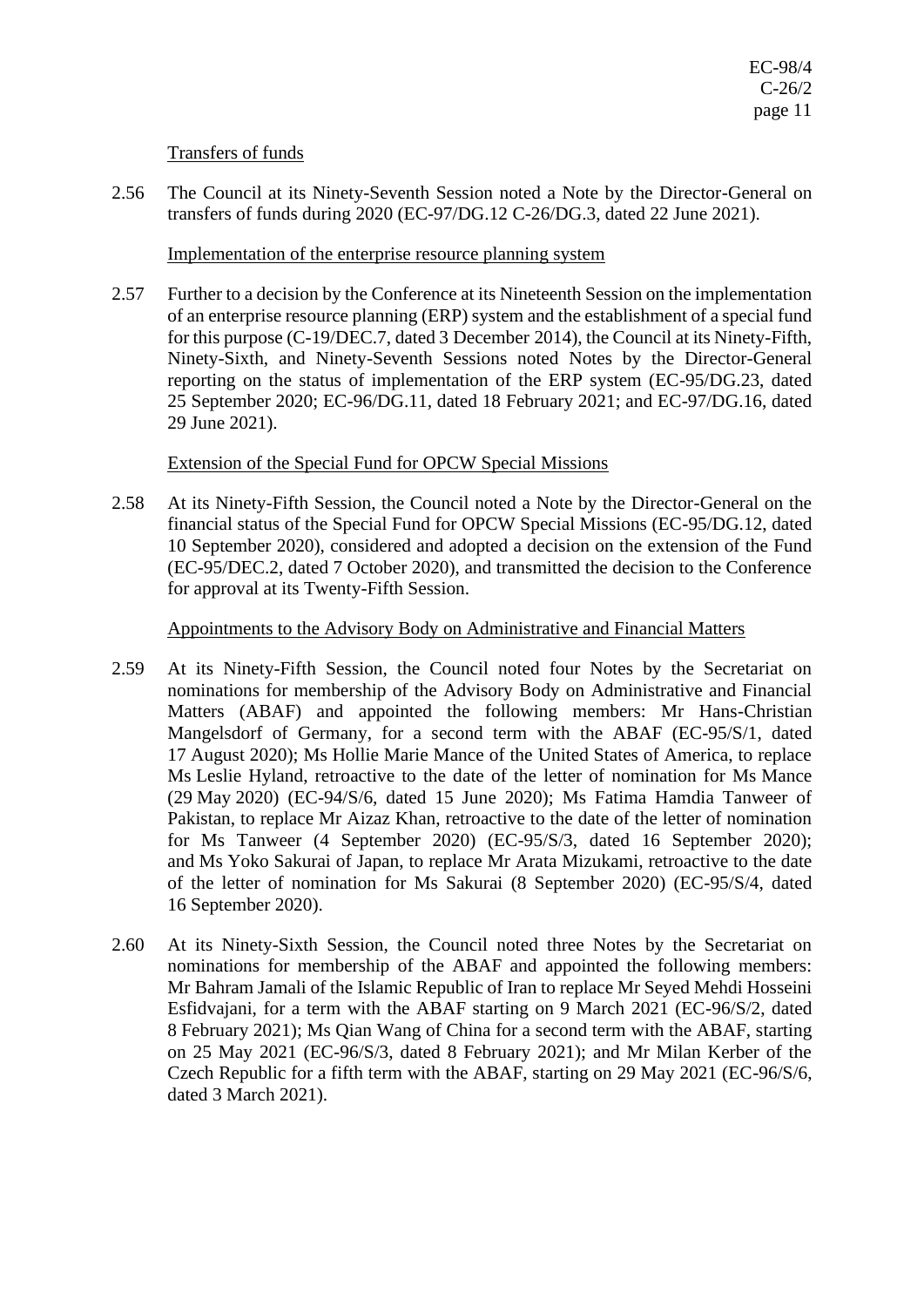2.61 At its Ninety-Seventh Session, the Council noted a Note by the Secretariat on a nomination for membership of the ABAF and appointed Mr Anton Minaev of the Russian Federation for a first term with the ABAF as of 7 July 2021, the date of Mr Minaev's appointment by the Council (EC-97/S/4\* , dated 24 June 2021).

Rules of Procedure of the Advisory Body on Administrative and Financial Matters

2.62 At its Ninety-Seventh Session, the Council decided to defer until its next regular session consideration of the draft decision entitled "OPCW Advisory Body on Administrative and Financial Matters – Rules of Procedure" (EC-92/DEC/CRP.1/Rev.3, dated 1 October 2020) and proposed amendments thereto (EC-97/NAT.5, dated 6 July 2021).

### **Personnel matters**

### Composition of the Technical Secretariat

2.63 The Council at its Ninety-Seventh Session noted the Director-General's annual report on the composition of the Secretariat (EC-97/DG.9, dated 8 June 2021).

### Implementation of the tenure policy

2.64 At its Ninety-Seventh Session the Council noted a report by the Director-General on the implementation of the tenure policy in 2020 (EC-97/DG.8, dated 8 June 2021).

Implementation of an amendment to the Staff Regulations regarding downward classification of posts

2.65 The Council at its Ninety-Fifth Session noted a report by the Director-General on the implementation of the amendment to the Staff Regulations regarding downward classification of posts during the period from 14 August 2019 to 13 August 2020 (EC-95/DG.7, dated 31 August 2020).

#### Adjustment to the Director-General's gross salary

2.66 In accordance with a decision of the Conference at its First Special Session (C-SS-1/DEC.4, dated 25 July 2002) stipulating that the terms of appointment of the Director-General shall be subject to adjustments by the Council to keep the terms in line with those of other executive heads within the United Nations system, the Council at its Ninety-Sixth Session adopted a decision adjusting the Director-General's gross salary (EC-96/DEC.3, dated 9 March 2021).

## **3. OTHER DECISIONS AND ACTIONS OF THE EXECUTIVE COUNCIL**

#### **Provisional agendas for sessions of the Conference of the States Parties**

3.1 The Council at its Ninety-Seventh Session drew up the provisional agenda for the Twenty-Sixth Session of the Conference (EC-97/DG.10, dated 15 June 2021).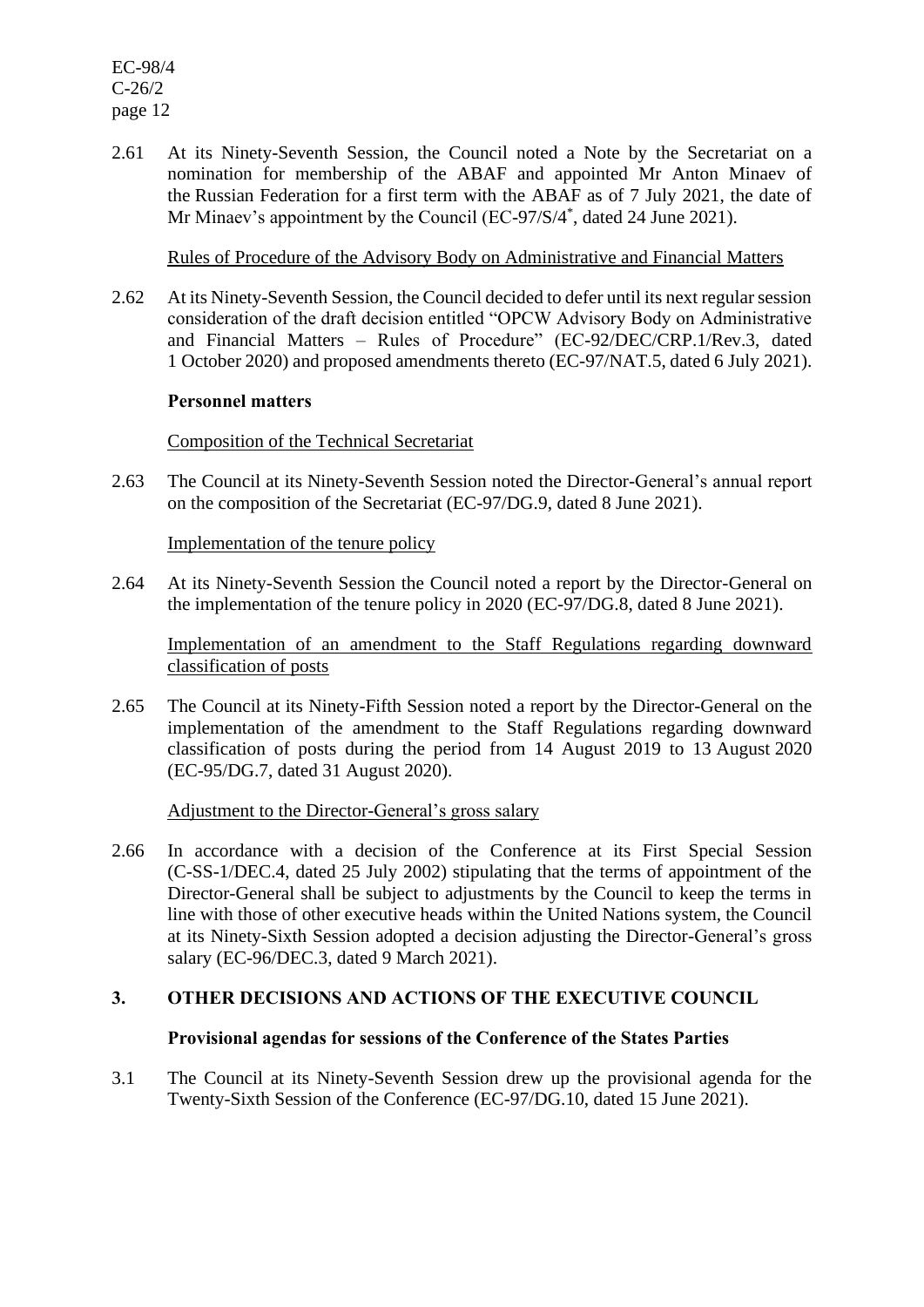**Establishment of a working group to develop a proposal on the manner of appointment of future External Auditors of the OPCW by the Conference of the States Parties pursuant to C-25/DEC.10 (dated 21 April 2021)** 

3.2 Further to a decision by the Conference at its Twenty-Fifth Session (C-25/DEC.10, dated 21 April 2021), the Council at its Ninety-Seventh Session established a working group to develop a proposal for the manner in which the Conference shall appoint the External Auditor of the OPCW in the future. The Council appointed the following members to the working group: Ms Beatrice Wanjuhi Mwaura from Kenya; Ms Qian Wang from China; Ambassador Alexander Shulgin from the Russian Federation; Ms Bianca Müller from Germany; and Ambassador Jorge Skinner-Klée Arenales from Guatemala (Chairperson of the working group).

### **Status report on the Verification Information System**

3.3 The Council at its Ninety-Sixth Session noted a status report on the Verification Information System (EC-96/S/5, dated 18 February 2021).

## **4. REPORTS TO THE EXECUTIVE COUNCIL**

### **Reports by the Director-General regarding the Advisory Board on Education and Outreach**

4.1 Further to Conference decision C-20/DEC.9 (dated 3 December 2015), the Council at its Ninety-Fifth Session considered and noted a Note by the Director-General reporting on the activities of the Advisory Board on Education and Outreach (ABEO) covering the period 1 September 2019 to 31 August 2020 (EC-95/DG.18 C-25/DG.11, dated 24 September 2020).

#### **Reports of the Advisory Body on Administrative and Financial Matters**

- 4.2 At its Ninety-Fifth Session the Council considered and noted the reports of the Forty-Fifth, Forty-Sixth, Forty-Seventh, Forty-Eighth, and Forty-Ninth Sessions of the ABAF (ABAF-45/1, dated 3 August 2018; ABAF-46/1, dated 7 June 2019; ABAF-47/1, dated 2 August 2019; ABAF-48/1, dated 5 June 2020; and ABAF-49/1, dated 31 July 2020), as well as the respective Notes by the Director-General containing comments on the reports (EC-89/DG.11, dated 28 August 2018; EC-91/DG.19\* , dated 1 July 2019; EC-92/DG.11, dated 9 September 2019; EC-94/DG.22, dated 6 July 2020; and EC-95/DG.24, dated 1 October 2020).
- 4.3 The Council at its Ninety-Seventh Session considered the report of the Fiftieth Session of the ABAF (ABAF-50/1, dated 4 June 2021), and the Note by the Director-General containing comments on the report of the ABAF at that session (EC-97/DG.20, dated 5 July 2021).

#### **Reports of the Scientific Advisory Board**

4.4 The report of the Twenty-Ninth Session of the Scientific Advisory Board (SAB) (SAB-29/1, dated 2 September 2020) was circulated to the Council at its Ninety-Fifth Session. The Council noted the response by the Director-General to that report (EC-95/DG.26, dated 2 October 2020).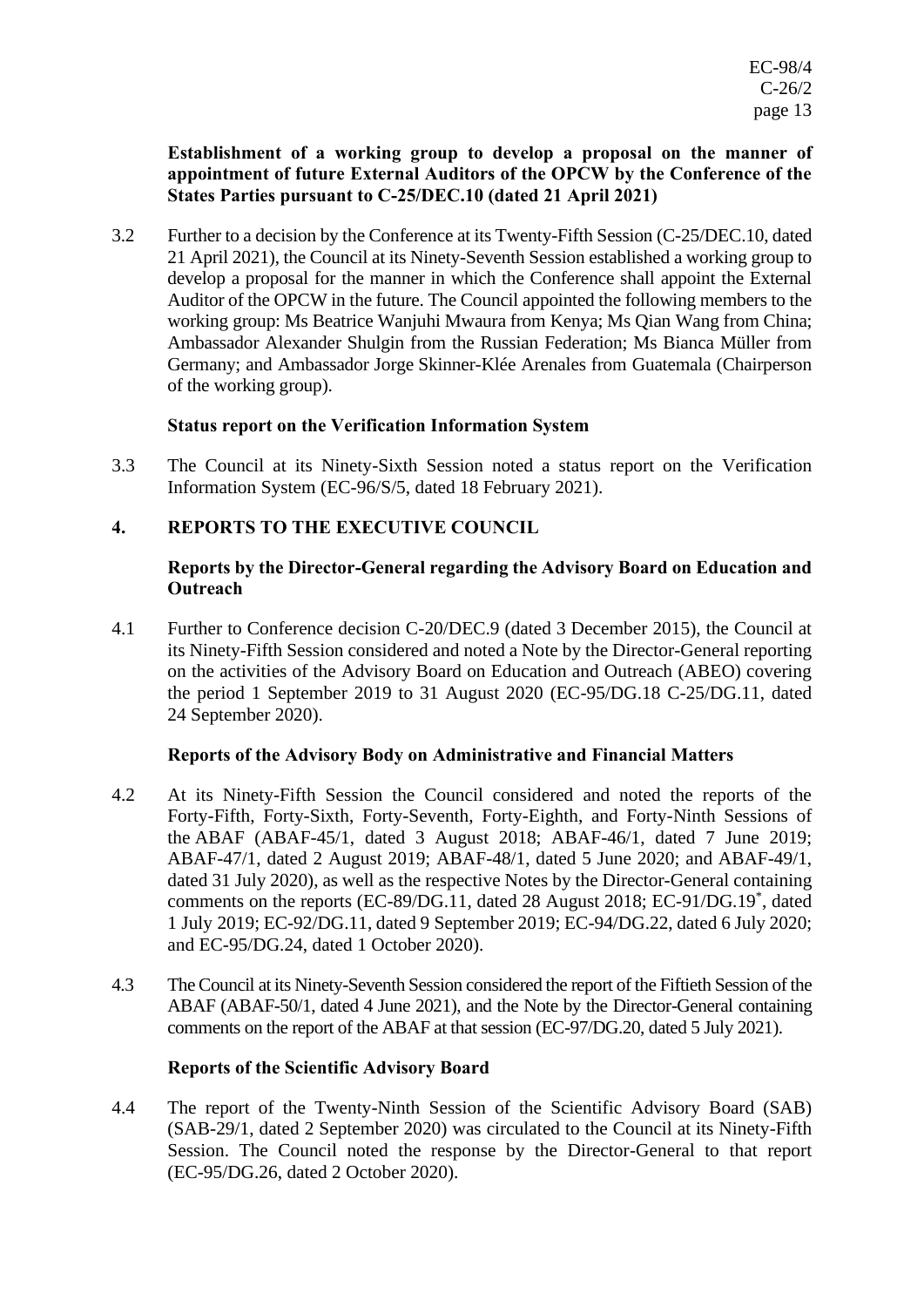- 4.5 The report of the Thirtieth Session of the SAB (SAB-30/1, dated 12 November 2020) was circulated to the Council at its Ninety-Sixth Session. The Council noted the response by the Director-General to that report (EC-96/DG.9, dated 10 February 2021).
- 4.6 The report of the Thirty-First Session of the SAB (SAB-31/1, dated 4 March 2021) was circulated to the Council at its Ninety-Seventh Session. The Council noted the response by the Director-General to that report (EC-97/DG.5, dated 18 May 2021).

## **Report of the Office of Internal Oversight for 2020**

4.7 The Council at its Ninety-Seventh Session considered and noted the annual report of the Office of Internal Oversight (OIO) for the period 1 January to 31 December 2020, which the Director-General had submitted to it, along with his comments (EC-97/DG.6) C-26/DG.2, dated 17 May 2021). In accordance with Regulation 12.5 of the OPCW Financial Regulations and Rules, the Director-General transmitted this report, along with his own comments and any other comments made by the Council, to the Conference for consideration at its Twenty-Sixth Session.

### **Reports on the implementation of the recommendations of the Office of Internal Oversight and of the External Auditor**

- 4.8 The Council at its Ninety-Fifth and Ninety-Sixth Sessions considered and noted two reports by the Secretariat on the status of implementation of the recommendations of the External Auditor (EC-95/S/2, dated 14 September 2020 and EC-96/S/1, dated 28 January 2021).
- 4.9 At its Ninety-Fifth Session the Council considered a Note by the Director-General containing a summary of nominations for the post of External Auditor of the OPCW (EC-94/DG.9, dated 15 June 2020) and requested the Director-General to forward it to the Conference at its Twenty-Fifth Session.
- 4.10 At its Ninety-Seventh Session the Council considered and noted a report by the Director-General on the implementation in 2020 of the recommendations contained in the 2019 annual report of the OIO (EC-97/DG.4, dated 14 May 2021).

#### **Report by the Committee on Relations with the Host Country**

4.11 The Chairperson of the Council reported to the Council at its Ninety-Fifth and Ninety-Sixth Sessions on the status of the work of the Committee on Relations with the Host Country.

#### **Reports of the co-facilitators on organisational governance issues**

4.12 The co-facilitators on organisational governance issues, Ambassador Matthew Neuhaus of Australia and Ambassador Laura Dupuy of Uruguay, reported to the Council at its Ninety-Fifth, Ninety-Sixth, and Ninety-Seventh Sessions on consultations they had held during the intersessional periods.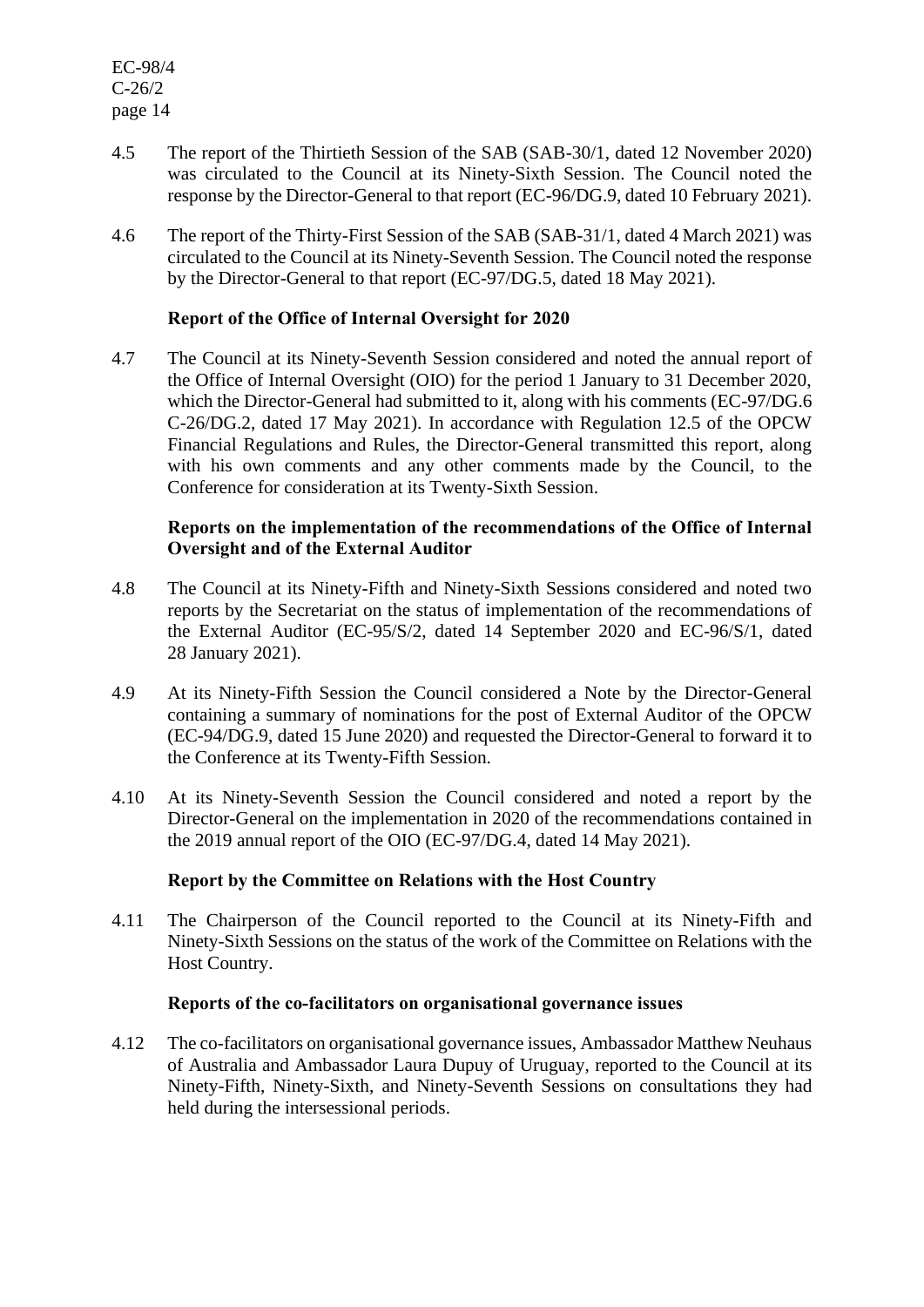### **5. MATTERS FOR CONSIDERATION OR ACTION BY THE CONFERENCE OF THE STATES PARTIES AT ITS TWENTY-SIXTH SESSION**

### **Implementation by the Technical Secretariat in 2020 of the regime governing the handling of confidential information**

5.1 The Council at its Ninety-Sixth Session considered and noted a report by the Director-General on the implementation of the regime governing the handling of confidential information by the Secretariat in 2020 (EC-96/DG.12 C-26/DG.1), and forwarded it to the Conference for consideration at its Twenty-Sixth Session.

### **Draft annual report of the OPCW on the implementation of the Chemical Weapons Convention in 2020**

5.2 The Council at its Ninety-Seventh Session considered the "Draft Report of the OPCW on the Implementation of the Convention on the Prohibition of the Development, Production, Stockpiling and Use of Chemical Weapons and on Their Destruction in 2020" (EC-97/2 C-26/CRP.1), and forwarded it to the Conference for consideration at its Twenty-Sixth Session.

### **Report of the Office of Internal Oversight for 2020**

5.3 The Council at its Ninety-Seventh Session considered and noted the annual report of the OIO for the period from 1 January to 31 December 2020, which the Director-General had submitted to it, along with his comments (EC-97/DG.6 C-26/DG.2). In accordance with Regulation 12.5 of the OPCW Financial Regulations and Rules, the Director-General transmitted this report, along with his own comments and any other comments made by the Council, to the Conference for consideration at its Twenty-Sixth Session.

## **Transfers of funds during 2020**

- 5.4 The Council at its Ninety-Seventh Session noted a Note by the Director-General on transfers of funds during 2020 (EC-97/DG.12 C-26/DG.3). This Note was forwarded to the Conference at its Twenty-Sixth Session.
- Attachment: Note by the Technical Secretariat: The Destruction of Chemical Weapons Abandoned by Japan in the People's Republic of China
- Annex: Actions Taken by the Conference of the States Parties at its Twenty-Fifth Session in Response to Recommendations Made by the Executive Council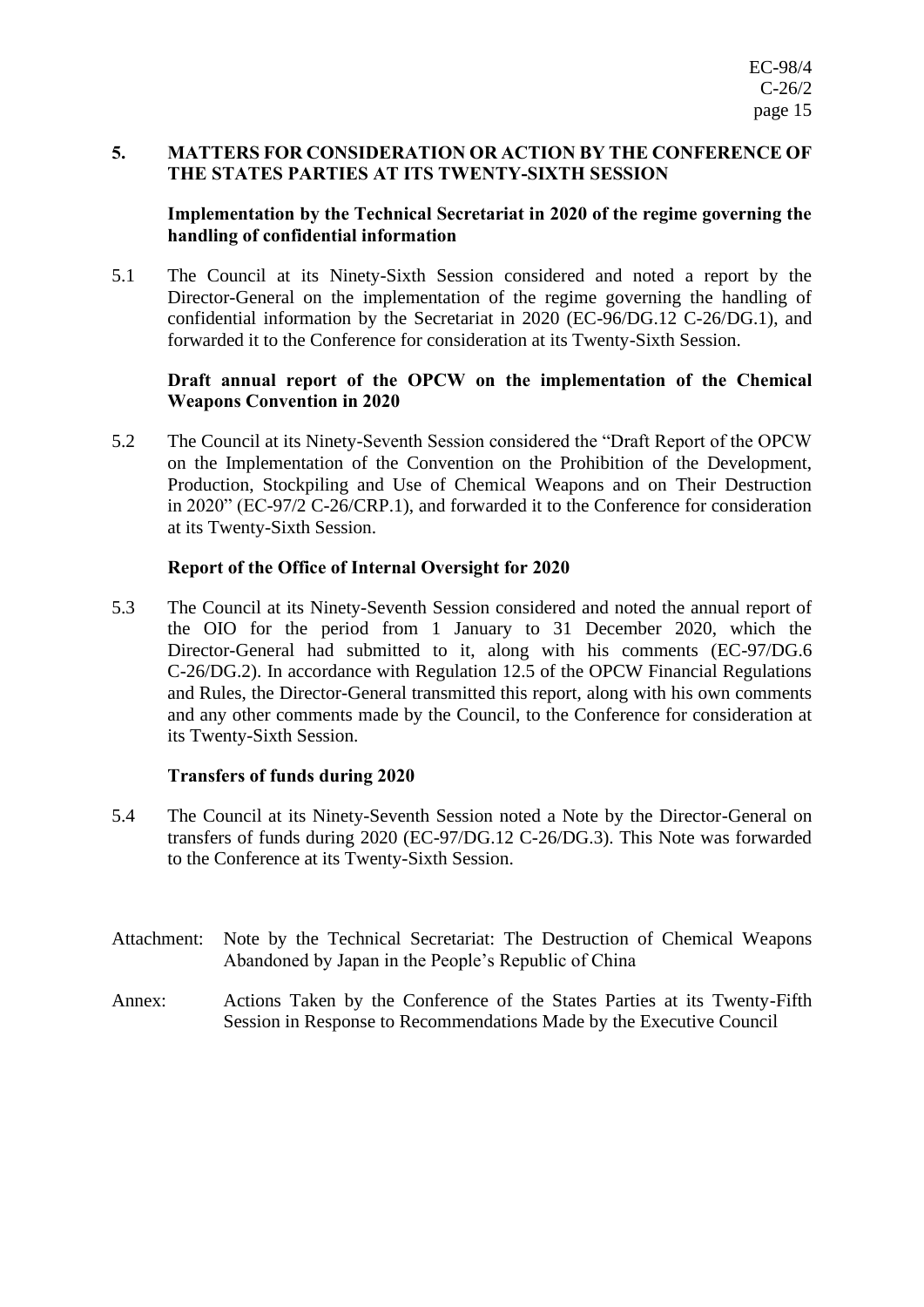### **ATTACHMENT**

#### **NOTE BY THE TECHNICAL SECRETARIAT**

### **THE DESTRUCTION OF CHEMICAL WEAPONS ABANDONED BY JAPAN IN THE PEOPLE'S REPUBLIC OF CHINA**

#### **1. Decision (EC-67/DEC.6, dated 15 February 2012)**

The decision entitled "The Deadline of 29 April 2012 and Future Destruction of the Chemical Weapons Abandoned by Japan in the People's Republic of China" (EC-67/DEC.6, dated 15 February 2012), in which it reads in O.P.8, "Recommends the Conference of States Parties to take note of annual reports of the Council concerning the progress made for the destruction of abandoned chemical weapons from a viewpoint of facilitating the destruction;…".

### **2. Reports by the Director-General overall progress with respect to the destruction of Chemical Weapons Abandoned by Japan in The People's Republic of China.**

China and Japan have continued bilateral consultations to make progress on the excavation, recovery, and destruction of ACW at various sites in China. Because of the coronavirus disease (COVID-19) pandemic, the number of ACW destroyed remains the same as that reported for the preceding reporting period. At the end of the reporting period (1 June 2020 to 31 August 2020), around 57,700 of the 83,700 items of declared ACW on the territory of China had been destroyed. However, it does not include the items buried at Haerbaling, Jilin Province, which are estimated to number over 330,000 ACW items awaiting excavation and recovery (consisting both of items that have already been destroyed and items requiring excavation and identification), nor does it include items at other locations that also have yet to be recovered and declared. (Quoted from EC-95/DG.25, dated 2 October 2020).

The national papers submitted by Japan (EC-95/NAT.1, dated 15 September 2020) and China (EC-95/NAT.3, dated 15 September 2020) note that, during the reporting period, all destruction operations and related activities, such as excavations and recoveries, were put on hold because of the COVID-19 pandemic. (Quoted from EC-95/DG.25, dated 2 October 2020).

Owing to the fact that Haerbaling is the largest burial site of ACW in China, the destruction operations at this site will have a major impact on the overall progress of the destruction of ACW. To expedite the destruction of the ACW items, four new controlled detonation chambers (CDCs) will be installed in addition to the existing two chambers CDC and a static detonation chamber (SDC). Construction and civil engineering operations at the Haerbaling destruction site are ongoing in order to host the new destruction chambers, as agreed between China and Japan. (Quoted from EC-95/DG.25, dated 2 October 2020).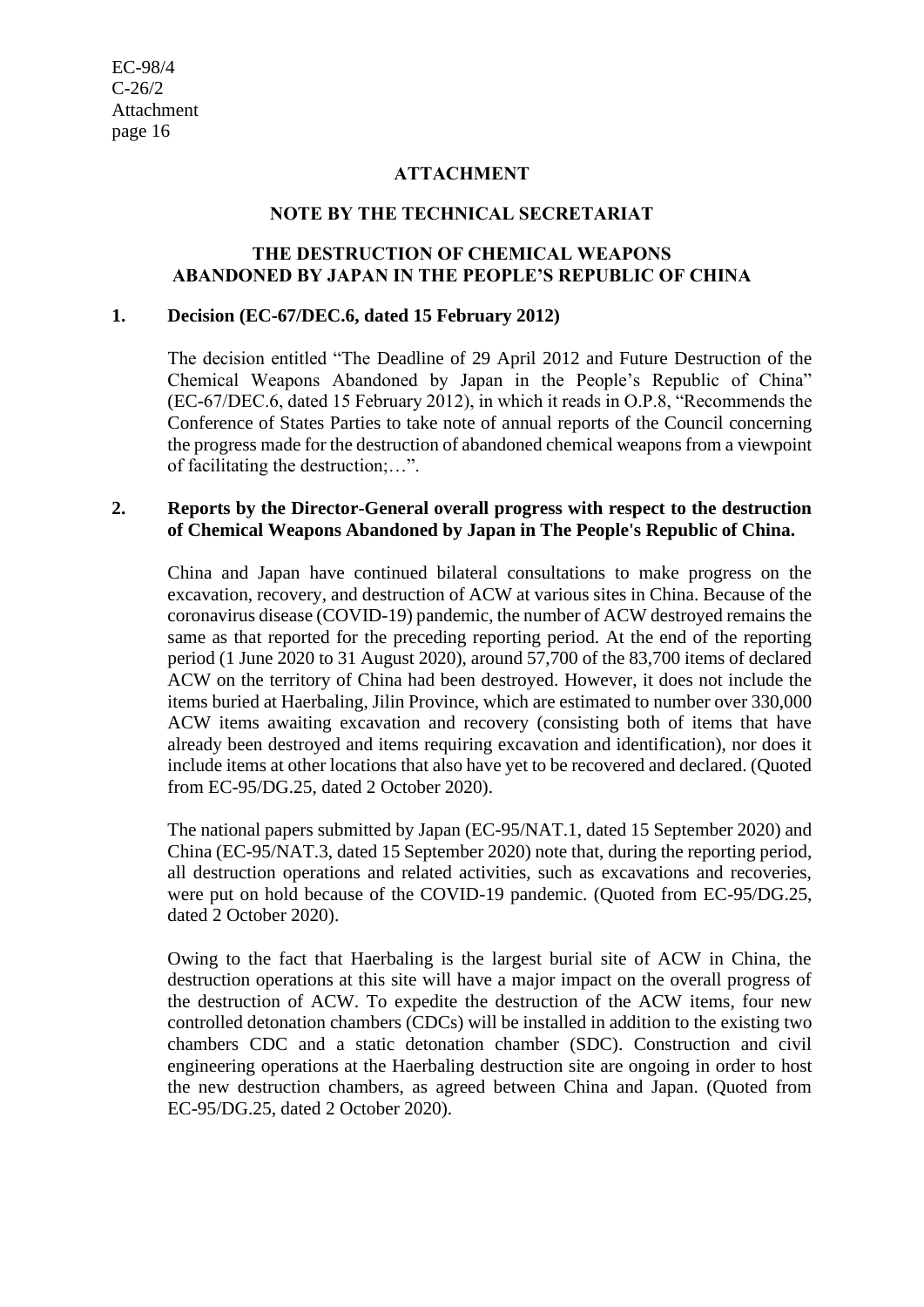The selection of sites in Taiyuan and Guangzhou for the High Mobility Destruction Facility has been completed. China and Japan have now reached an agreement on the preliminary design of the facility. Although the schedule was delayed because of the impact of the outbreak of the COVID-19 pandemic, progress has been made in the consultations between Japan and China in order to prepare for the destruction operations at Taiyuan and Guangzhou (Quoted from EC-95/DG.25, dated 2 October 2020).

The thirty-second trilateral meeting between China, Japan, and the Technical Secretariat (hereinafter "the Secretariat") was held on 23 September 2020 in virtual mode. The objectives of these meetings are to ensure transparency, to discuss technical and practical issues, to implement projects in accordance with the appropriate verification measures, and to plan for future activities. The Secretariat remains in close contact with China and Japan regarding the latest developments on ACW matters. China and Japan continue to maintain their communication regarding the next phase of the programme of work in 2020. (Quoted from EC-95/DG.25, dated 2 October 2020).

Finally, the destruction of the chemical weapons abandoned by Japan on the territory of China is scheduled to continue based on the agreed destruction plan, in accordance with which Japan and China regularly report to the Council. The plan includes time frames for the destruction of ACW by Japan, with appropriate cooperation from China. The Secretariat continues to closely coordinate with both China and Japan on the implementation of Council decision EC-67/DEC.6. (Quoted from EC-95/DG.25, dated 2 October 2020).

China and Japan have continued bilateral consultations to make progress on the excavation, recovery, and destruction of ACWs at various sites in China. Because of the coronavirus disease (COVID-19) pandemic, the number of ACWs destroyed remains the same as that reported for the preceding reporting period. At the end of the reporting period (1 September 2020 to 31 January 2021), around 57,700 of the 83,700 items of declared ACWs on the territory of China had been destroyed. However, it does not include the items buried at Haerbaling, Jilin Province, which are estimated to number over 330,000 ACW items awaiting excavation and recovery (consisting both of items that have already been destroyed and items requiring excavation and identification), nor does it include items at other locations that also have yet to be recovered and declared. (Quoted from EC-96/DG.16, dated 8 March 2021).

The national papers submitted by Japan (EC-96/NAT.5, dated 5 March 2021) and China (EC-96/NAT.4, dated 26 February 2021) note that, during the reporting period, all destruction operations and related activities, such as excavations and recoveries, were put on hold because of the COVID-19 pandemic. (Quoted from EC-96/DG.16, dated 8 March 2021).

Owing to the fact that Haerbaling is the largest burial site of ACWs in China, the destruction operations at this site will have a major impact on the overall progress of the destruction of ACWs. To expedite the destruction of the ACW items, four new controlled detonation chambers (CDCs) will be installed in addition to the existing two chambers (CDC and a static detonation chamber (SDC)). Construction and civil engineering operations at the Haerbaling destruction site are ongoing in order to host the new destruction chambers, as agreed between China and Japan. (Quoted from EC-96/DG.16, dated 8 March 2021).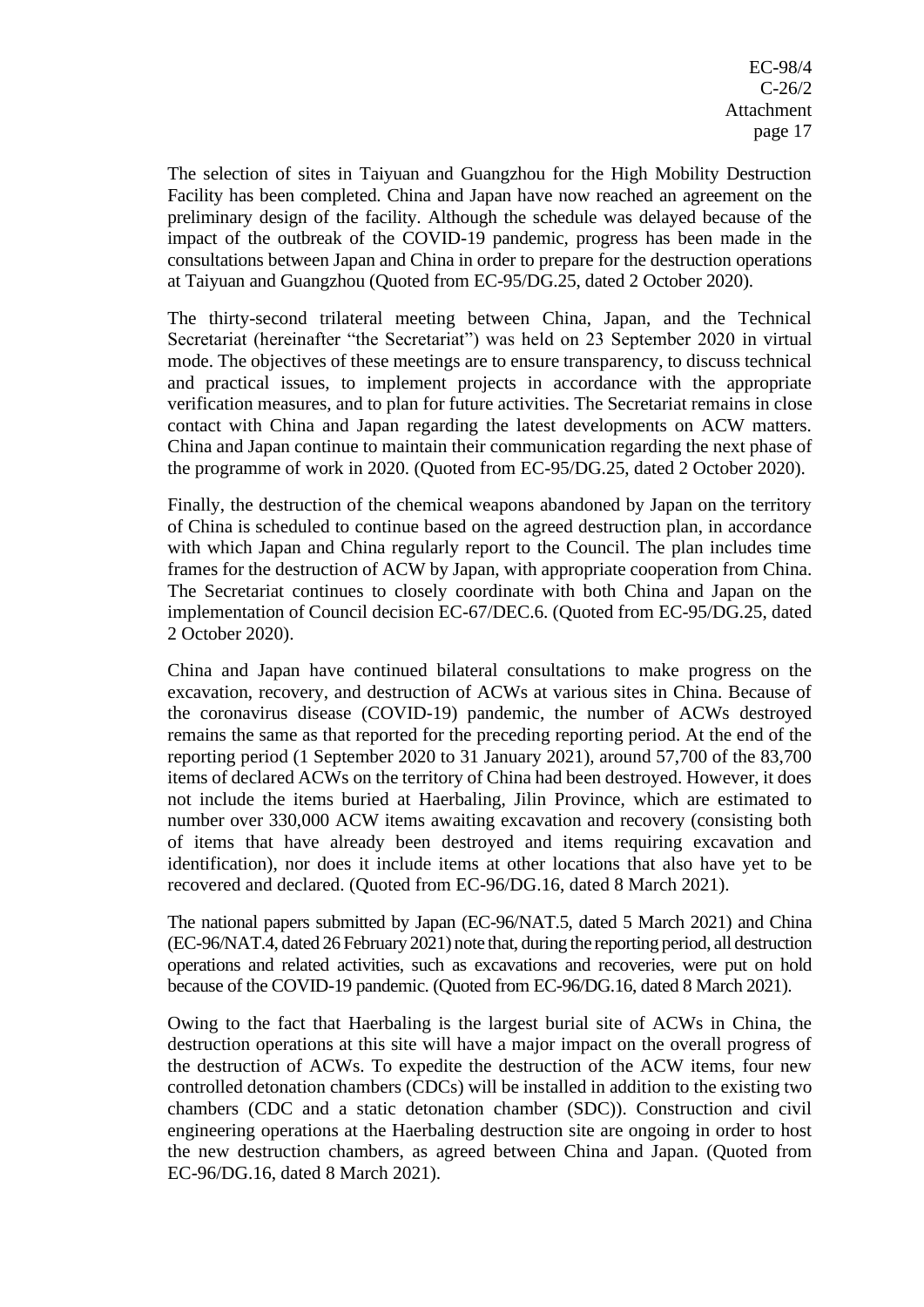The selection of sites in Taiyuan and Guangzhou for the High Mobility Destruction Facility has been completed. China and Japan have now reached an agreement on the preliminary design of the facility. Although the schedule was delayed because of the impact of the outbreak of the COVID-19 pandemic, progress has been made in the consultations between Japan and China in order to prepare for the destruction operations at Taiyuan and Guangzhou. (Quoted from EC-96/DG.16, dated 8 March 2021).

The thirty-third trilateral meeting between China, Japan, and the Technical Secretariat (hereinafter "the Secretariat") was held on 21 December 2020 in virtual mode. The objectives of these meetings are to ensure transparency, to discuss technical and practical issues, to implement projects in accordance with the appropriate verification measures, and to plan for future activities. The Secretariat remains in close contact with China and Japan regarding the latest developments on ACW matters. China and Japan continue to maintain their communication regarding the next phase of the programme of work in 2021. (Quoted from EC-96/DG.16, dated 8 March 2021).

Finally, the destruction of the chemical weapons abandoned by Japan on the territory of China is scheduled to continue based on the agreed destruction plan, in accordance with which Japan and China regularly report to the Council. The plan includes time frames for the destruction of ACWs by Japan, with appropriate cooperation from China. The Secretariat continues to closely coordinate with both China and Japan on the implementation of Council decision EC-67/DEC.6. (Quoted from EC-96/DG.16, dated 8 March 2021).

China and Japan have continued bilateral consultations to make progress on the excavation, recovery, and destruction of ACW at various sites in China. At the end of the reporting period (1 February to 31 May 2021), around 57,700 of the 83,700 items of declared ACW on the territory of China had been verified as destroyed. However, the total number of declared items does not include the remaining ACW items, initially estimated at over 330,000, that were buried in Haerbaling, Jilin Province, nor does it include items at other locations that also have yet to be recovered and declared. (Quoted from EC-97/DG.17, dated 30 June 2021).

The national papers submitted by Japan (EC-97/NAT.3, dated 16 June 2021) and China (EC-97/NAT.2, dated 16 June 2021) note that, during the reporting period, excavation, recovery, and destruction operations resumed in Haerbaling, Jilin Province, while at other locations, the destruction operations and related activities, such as excavations and recoveries, remain suspended because of the coronavirus disease (COVID-19) pandemic. (Quoted from EC-97/DG.17, dated 30 June 2021).

Haerbaling is the largest burial site of ACW in China, meaning that the destruction operations at this site will have a major impact on the overall progress of the destruction of ACW. To expedite the destruction of the ACW items, four new controlled detonation chambers (CDCs) are being installed in addition to the existing two chambers, i.e. one CDC and one static detonation chamber (SDC). After a suspension of operations dating back to early 2020 owing to the COVID-19 pandemic, destruction and excavation, and recovery operations at Haerbaling resumed in May 2021. Approximately 800 ACW items were recovered from burial pit No. 1. In addition, 330 ACW items were destroyed, of which 96 were destroyed in the CDC and 234 in the SDC. To date, the total number of ACW destroyed at the Haerbaling destruction facility has reached 17,691 ACW items. (Quoted from EC-97/DG.17, dated 30 June 2021).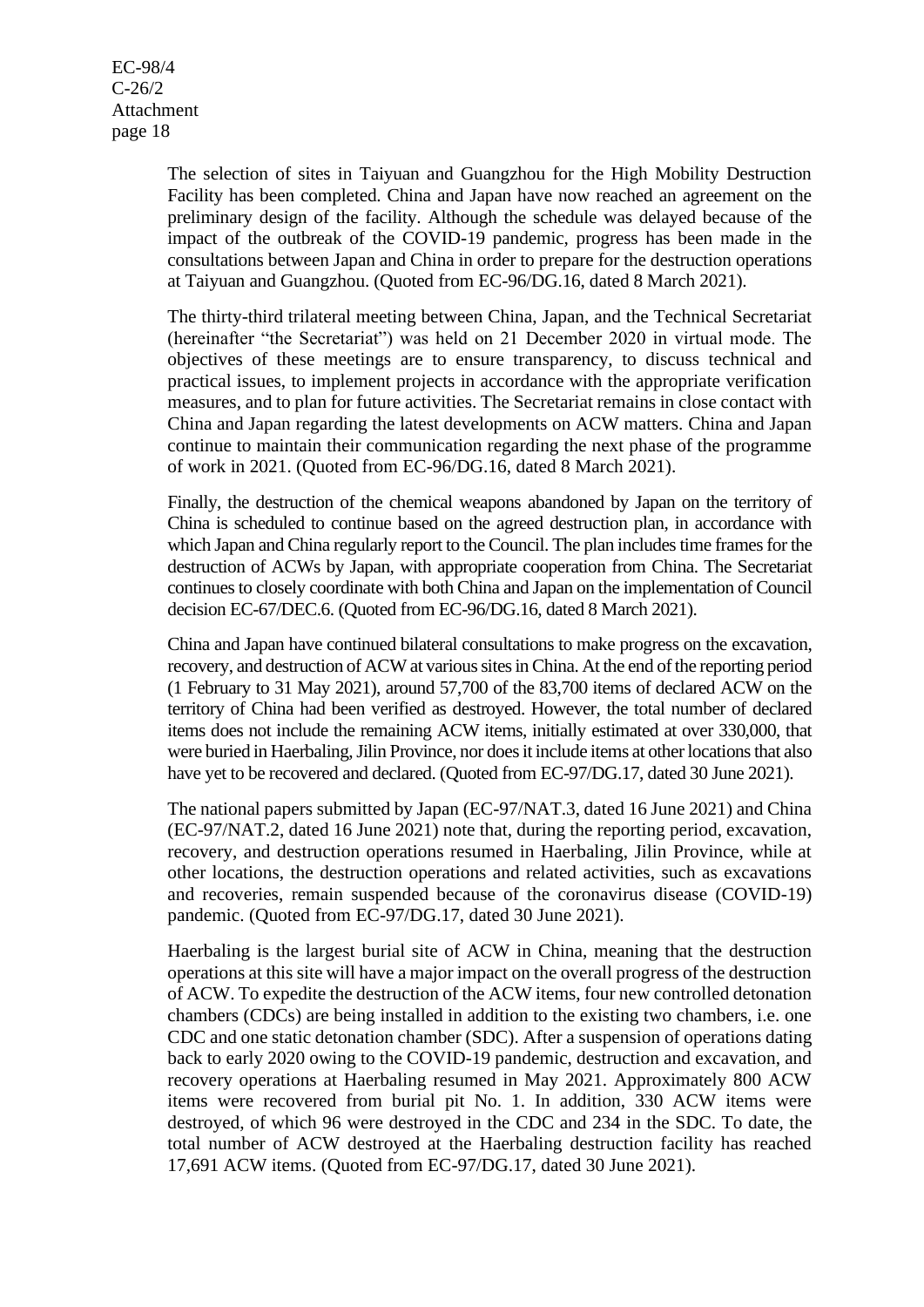EC-98/4  $C-26/2$ Attachment page 19

Destruction operations at the Harbin mobile destruction facility (MDF) began in May 2019. However, further scheduled destruction operations have been postponed because of the COVID-19 pandemic. During the reporting period, China and Japan continued their bilateral consultations to resume destruction operations at the Harbin MDF. (Quoted from EC-97/DG.17, dated 30 June 2021).

The selection of sites in Taiyuan and Guangzhou for the high mobility destruction facility has been completed. Although the schedule was delayed, progress has been made in the consultations between China and Japan in order to prepare for the planned destruction operations at Guangzhou in 2021. The destruction operations at Taiyuan will begin after the completion of destruction operations at Guangzhou. ACW items currently stored in Taiyuan are expected to be destroyed by the end of 2022, in accordance with the destruction plan. (Quoted from EC-97/DG.17, dated 30 June 2021).

The thirty-fourth trilateral meeting between China, Japan, and the Technical Secretariat (hereinafter "the Secretariat") was held on 30 March 2021 in virtual mode. The objectives of these meetings are to ensure transparency, to discuss technical and practical issues, to implement projects in accordance with the appropriate verification measures, and to plan for future activities. The Secretariat remains in close contact with China and Japan regarding the latest developments on ACW matters. China and Japan continue to maintain their communication regarding the next phase of the programme of work in 2021. (Quoted from EC-97/DG.17, dated 30 June 2021).

Finally, the destruction of the chemical weapons abandoned by Japan on the territory of China is scheduled to continue based on the agreed destruction plan, in accordance with which Japan and China regularly report to the Council. The plan includes time frames for the destruction of ACW items by Japan, with appropriate cooperation from China. The Secretariat continues to closely coordinate with both China and Japan on the implementation of Council decision EC-67/DEC.6. (Quoted from EC-97/DG.17, dated 30 June 2021).

#### **3. Activities of the Council**

Further to a decision by the Council at its Sixty Seventh Session (EC-67/DEC.6) and the destruction plan beyond the year 2016 for the chemical weapons abandoned by Japan in China (EC-84/NAT.6, dated 2 March 2017) attached as Annex 2 to the Council's decision EC-67/DEC.6, and adopted by the Council at its Eighty Fourth Session (paragraph 6.14 of EC-84/2, dated 9 March 2017), a national paper by China (EC-95/NAT.3, dated 15 September 2020) and a national paper by Japan (EC-95/NAT.1, dated 15 September 2020) on the overall progress of the destruction of chemical weapons abandoned by Japan on the territory of China were circulated to the members of the Council. (Quoted from EC-95/4, dated 9 October 2020).

The Council recalled the provisions of the Convention that the Abandoning State Party undertakes to destroy all chemical weapons it abandoned on the territory of another State Party and shall provide all necessary financial, technical, expert, facility, as well as other resources, expressed its determination to remain seized of the matter, and urged the Abandoning State Party to continue to make the fullest possible effort to complete the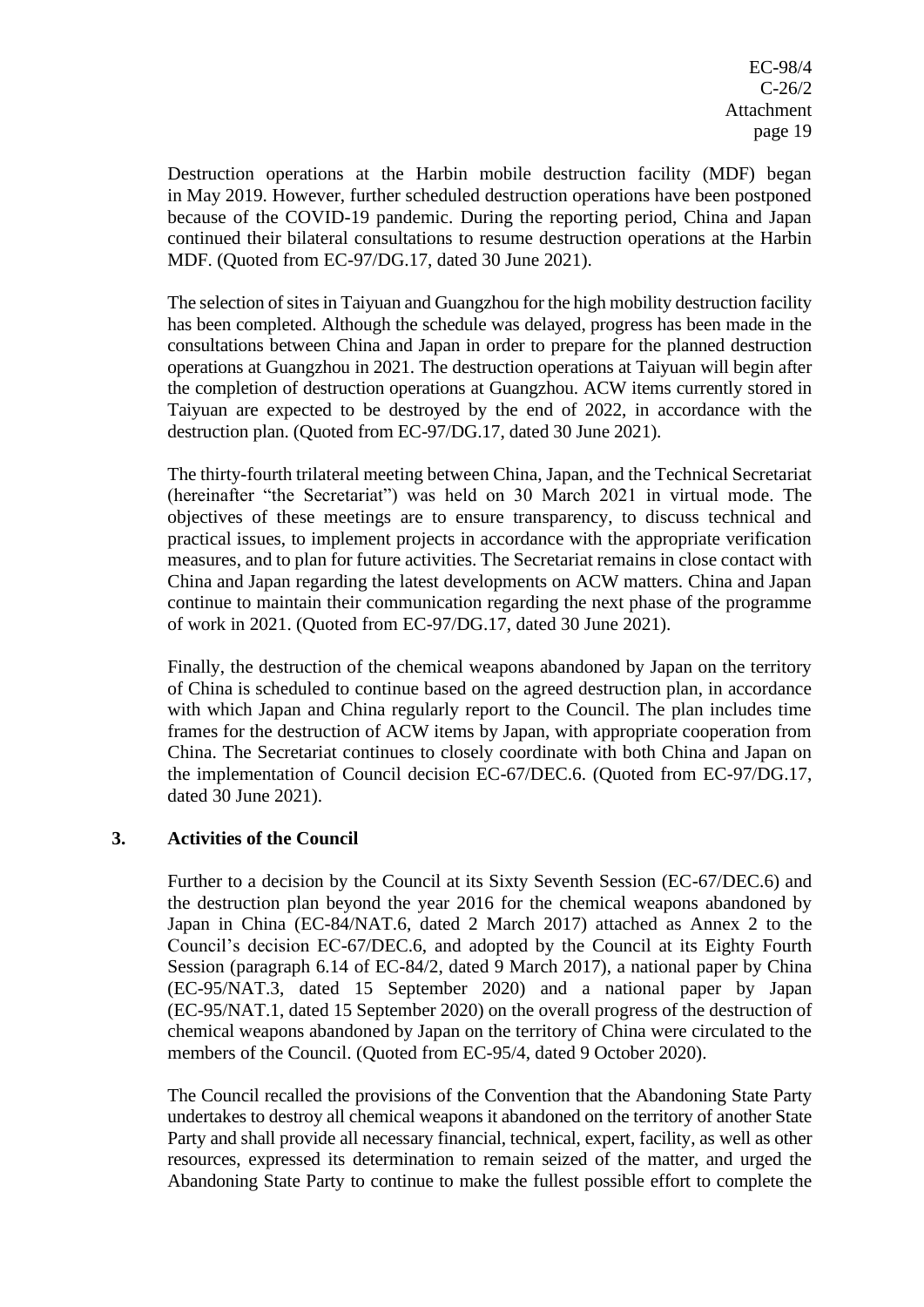destruction of chemical weapons abandoned by Japan on the territory of China as early as possible in accordance with the Council's decision (EC-67/DEC.6) and its Annex 2 in a faithful manner, and to address challenges including ensuring the safety of people and protecting the environment. The Council reaffirmed that the Territorial State Party shall provide appropriate cooperation. (Quoted from EC-95/4, dated 9 October 2020).

The Council also reaffirmed the obligation of the Abandoning State Party to provide all available information including, to the extent possible, the location, type, and quantity as well as information on the abandonment in accordance with relevant provisions of the Convention, so as to facilitate the expedited destruction of chemical weapons abandoned by Japan on the territory of China. (Quoted from EC-95/4, dated 9 October 2020).

The Council recalled that the review of the destruction of abandoned chemical weapons was welcomed by the Third Review Conference and the report of the Third Review Conference (RC-3/3\*, dated 19 April 2013), which reaffirmed the role of the Council, the Conference, and the Review Conference with regard to the issues related to the abandoned chemical weapons destruction as defined in the provisions of the Convention and in the Council's decision (EC-67/DEC.6), and welcomed the review of this issue by the Fourth Review Conference. (Quoted from EC-95/4, dated 9 October 2020).

The Council took note of the impact of the coronavirus (COVID 19) pandemic on the overall progress of the destruction of chemical weapons abandoned by Japan on the territory of China. (Quoted from EC-95/4, dated 9 October 2020).

Further to a decision by the Council at its Sixty-Seventh Session (EC-67/DEC.6) and the destruction plan beyond the year 2016 for the chemical weapons abandoned by Japan in China (EC-84/NAT.6, dated 2 March 2017) attached as Annex 2 to the Council's decision EC-67/DEC.6, and adopted by the Council at its Eighty Fourth Session (paragraph 6.14 of EC-84/2, dated 9 March 2017), a national paper by China (EC-96/NAT.4, dated 26 February 2021) and a national paper by Japan (EC-96/NAT.5, dated 5 March 2021) on the overall progress of the destruction of chemical weapons abandoned by Japan on the territory of China were circulated to the members of the Council. (Quoted from EC-96/2, dated 12 March 2021).

The Council recalled the provisions of the Convention that the Abandoning State Party undertakes to destroy all chemical weapons it abandoned on the territory of another State Party and shall provide all necessary financial, technical, expert, facility, as well as other resources, expressed its determination to remain seized of the matter, and urged the Abandoning State Party to continue to make the fullest possible effort to complete the destruction of chemical weapons abandoned by Japan on the territory of China as early as possible in accordance with the Council's decision (EC-67/DEC.6) and its Annex 2 in a faithful manner, and to address challenges including ensuring the safety of people and protecting the environment. The Council reaffirmed that the Territorial State Party shall provide appropriate cooperation. (Quoted from EC-96/2, dated 12 March 2021).

The Council also reaffirmed the obligation of the Abandoning State Party to provide all available information including, to the extent possible, the location, type, and quantity, as well as information on the abandonment in accordance with relevant provisions of the Convention, so as to facilitate the expedited destruction of chemical weapons abandoned by Japan on the territory of China. (Quoted from EC-96/2, dated 12 March 2021).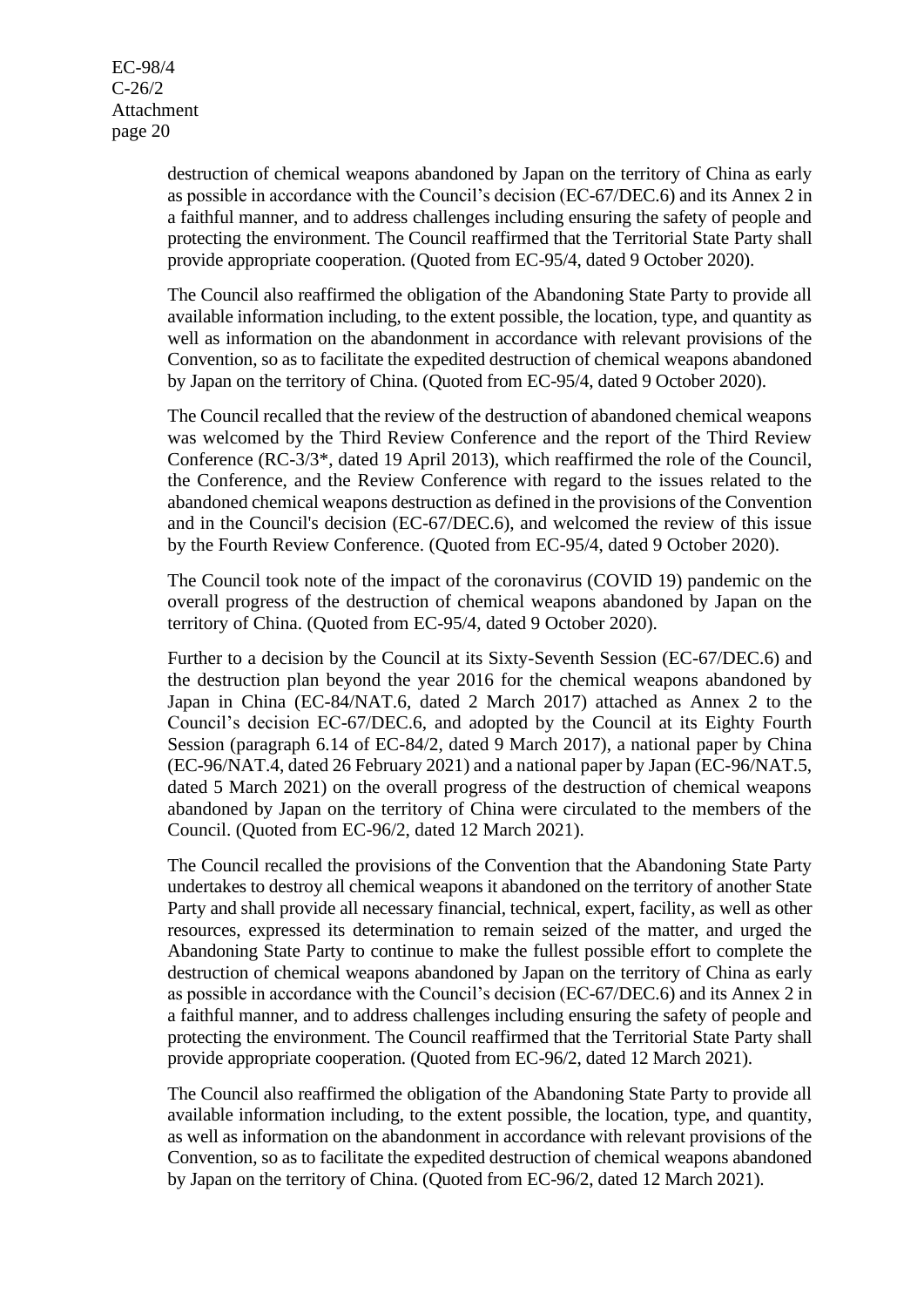The Council recalled that the review of the destruction of abandoned chemical weapons was welcomed by the Third Review Conference and the report of the Third Review Conference (RC-3/3\*, dated 19 April 2013), which reaffirmed the role of the Council, the Conference, and the Review Conference with regard to the issues related to the abandoned chemical weapons destruction as defined in the provisions of the Convention and in the Council's decision (EC-67/DEC.6), and welcomed the review of this issue by the Fourth Review Conference. (Quoted from EC-96/2, dated 12 March 2021).

The Council took note of the impact of the COVID-19 pandemic on the overall progress of the destruction of chemical weapons abandoned by Japan on the territory of China. (Quoted from EC-96/2, dated 12 March 2021).

Further to a decision by the Council at its Sixty-Seventh Session (EC-67/DEC.6) and the destruction plan beyond the year 2016 for the chemical weapons abandoned by Japan in China (EC-84/NAT.6, dated 2 March 2017), attached as Annex 2 to Council decision EC-67/DEC.6 and adopted by the Council at its Eighty-Fourth Session (paragraph 6.14 of EC-84/2, dated 9 March 2017), a national paper by China (EC-97/NAT.2, dated 16 June 2021) and a national paper by Japan (EC-97/NAT.3, dated 16 June 2021) on the overall progress of the destruction of chemical weapons abandoned by Japan on the territory of China were circulated to the members of the Council. (Quoted from EC-97/3, dated 8 July 2021).

The Council recalled the provisions of the Convention that the Abandoning State Party undertakes to destroy all chemical weapons it abandoned on the territory of another State Party and shall provide all necessary financial, technical, expert, facility as well as other resources, expressed its determination to remain seized of the matter, and urged the Abandoning State Party to continue to make the fullest possible effort to complete the destruction of chemical weapons abandoned by Japan on the territory of China as early as possible in accordance with the Council's decision (EC-67/DEC.6) and its Annex 2 in a faithful manner, and to address challenges including ensuring the safety of people and protecting the environment. The Council reaffirmed that the Territorial State Party shall provide appropriate cooperation. (Quoted from EC-97/3, dated 8 July 2021).

The Council also reaffirmed the obligation of the Abandoning State Party to provide all available information including, to the extent possible, the location, type, and quantity as well as information on the abandonment in accordance with relevant provisions of the Convention, so as to facilitate the expedited destruction of chemical weapons abandoned by Japan on the territory of China. (Quoted from EC-97/3, dated 8 July 2021).

The Council recalled that the review of the destruction of abandoned chemical weapons was welcomed by the Third Review Conference and the report of the Third Review Conference (RC-3/3\*, dated 19 April 2013), which reaffirmed the role of the Council, the Conference, and the Review Conference with regard to the issues related to the abandoned chemical weapons destruction as defined in the provisions of the Convention and in the Council's decision (EC-67/DEC.6), and welcomed the review of this issue by the Fourth Review Conference. (Quoted from EC-97/3, dated 8 July 2021).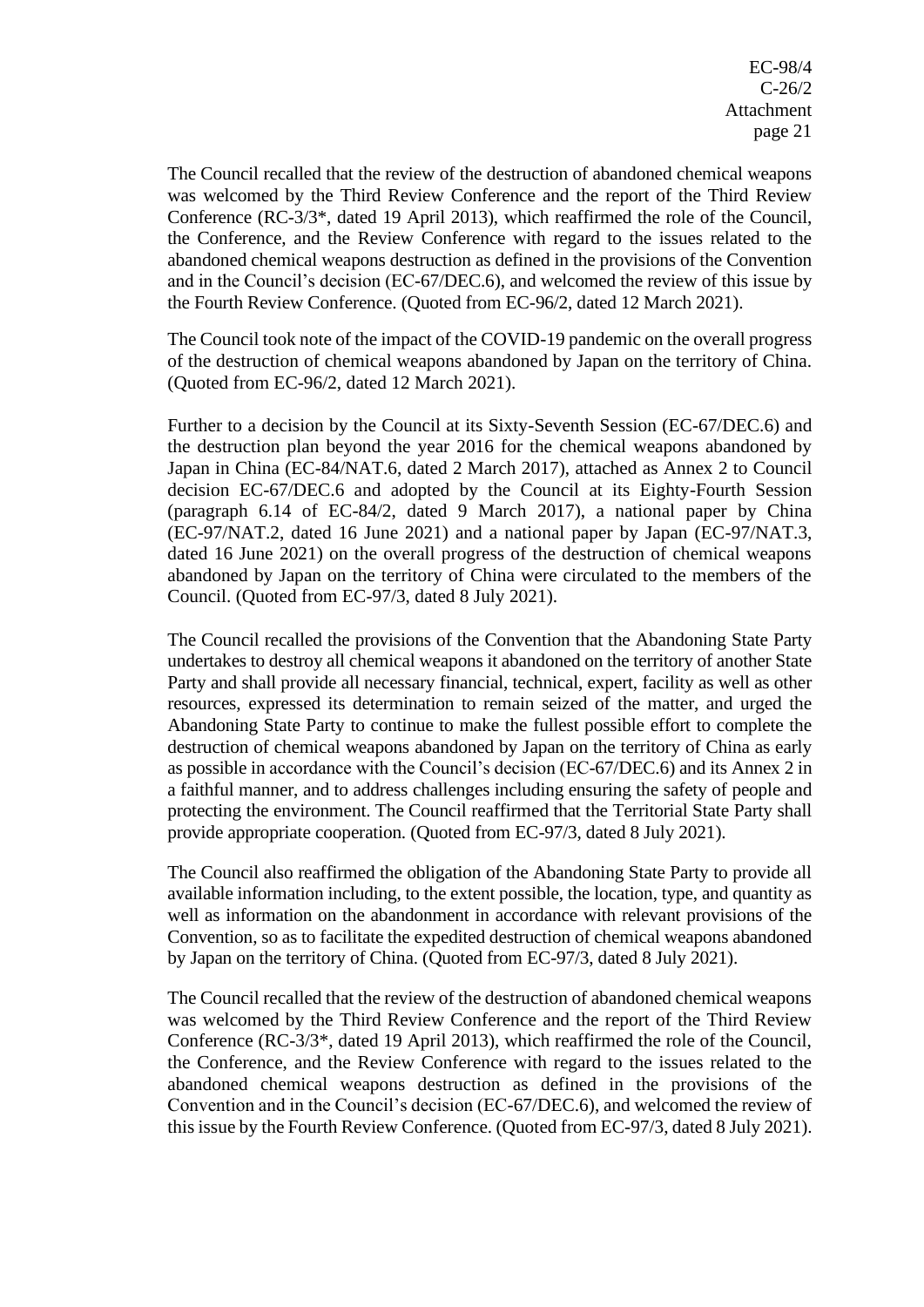EC-98/4 C-26/2 Attachment page 22

> The Council took note of the impact of the coronavirus (COVID-19) pandemic on the overall progress of the destruction of chemical weapons abandoned by Japan on the territory of China and the encouraging partial resumption of excavation, recovery operation and destruction operations since May 2021. (Quoted from EC-97/3, dated 8 July 2021).

## **4. Reference documents**

- (a) National papers
	- (i) China: (EC-95/NAT.3, dated 15 September 2020; EC-96/NAT.4, dated 26 February 2021; and EC-97/NAT.2, dated 16 June 2021).
	- (ii) Japan: (EC-95/NAT.1, dated 15 September 2020; EC-96/NAT.5, dated 5 March 2021; and EC-97/NAT.3, dated 16 June 2021).
- (b) Reports by the Director-General: (EC-95/DG.25, dated 2 October 2020; EC-96/DG.16, dated 8 March 2021; and EC-97/DG.17, dated 30 June 2021).
- (c) Reports of the Executive Council: (EC-95/4, dated 9 October 2020; EC-96/2, dated 12 March 2021; and EC-97/3, dated 8 July 2021).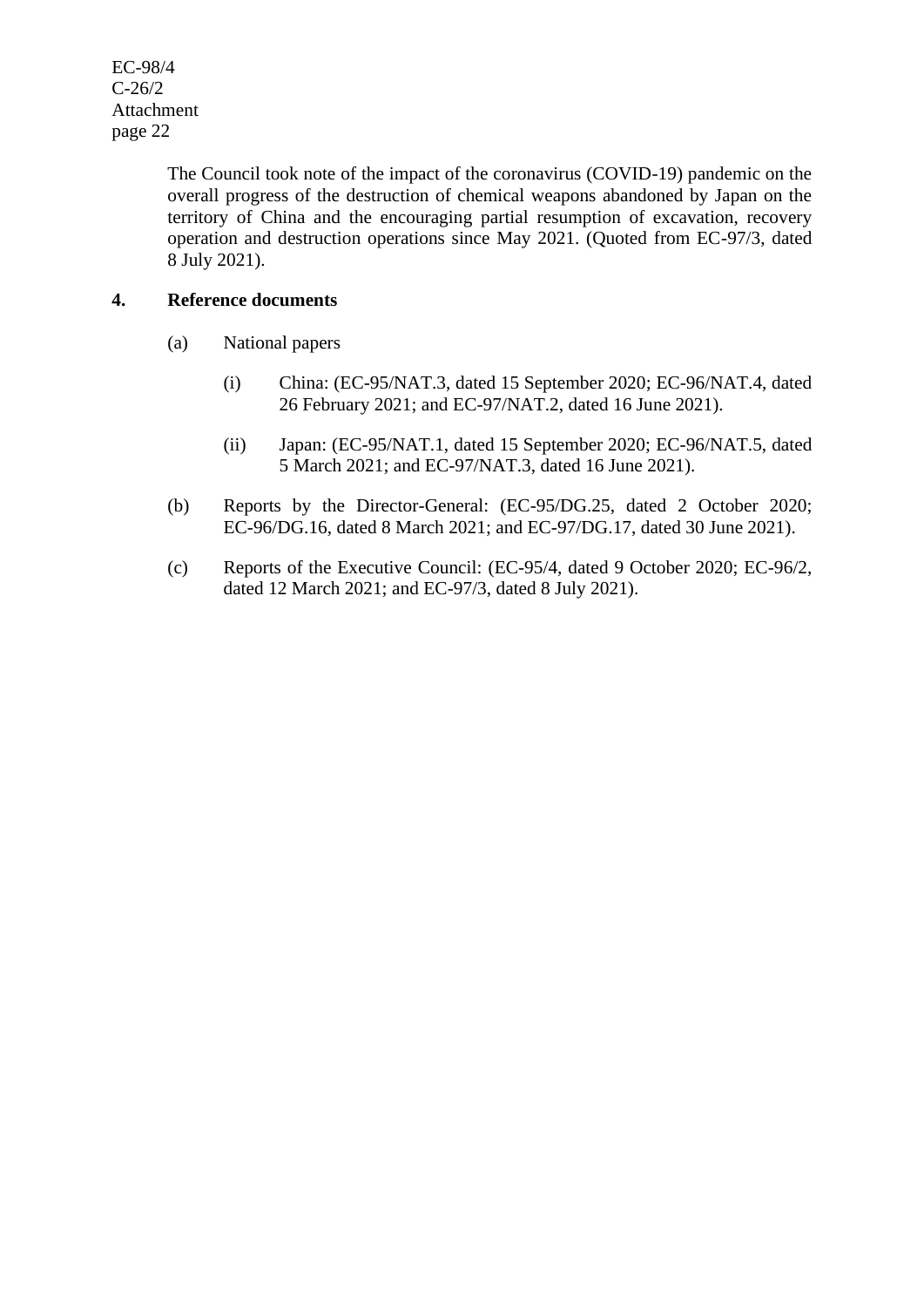#### **Annex**

### **ACTIONS TAKEN BY THE CONFERENCE OF THE STATES PARTIES AT ITS TWENTY-FIFTH SESSION IN RESPONSE TO RECOMMENDATIONS MADE BY THE EXECUTIVE COUNCIL**

### **Progress report on the implementation of the plan of action regarding the implementation of Article VII obligations**

1. Further to a decision by the Conference at its Fourteenth Session regarding the implementation of Article VII obligations (C-14/DEC.12), the Conference considered and noted a Note by the Director-General on the "Overview of the Status of Implementation of Article VII of the Chemical Weapons Convention as at 31 July 2020" (EC-95/DG.8 C-25/DG.6 and Corr.1); a report by the Director-General on the "Status of Implementation of Article VII of the Chemical Weapons Convention as at 31 July 2020: Article VII – Initial Measures" (EC-95/DG.9 C-25/DG.7 and Corr.1); and a report by the Director-General on the "Status of Implementation of Article VII of the Chemical Weapons Convention as at 31 July 2020: Additional Measures for States Parties that Possess Industrial Facilities Which Are Declarable Under the Convention" (EC-95/DG.10 C-25/DG.8 and Corr.1).

### **Fostering of international cooperation for peaceful purposes in the field of chemical activities**

2. The Conference noted a report by the Director-General on the progress made and review of the status of implementation of Article XI of the Convention (EC-95/DG.17 C-25/DG.10).

#### **Addressing the threat from chemical weapons use**

3. Further to a decision by the Council at its Ninety-Fourth Session entitled "Addressing the Possession and Use of Chemical Weapons by the Syrian Arab Republic" (EC-94/DEC.2, dated 9 July 2020) and the report of the Director-General on the implementation of that decision (EC-96/DG.1, dated 14 October 2020), the Conference considered and adopted a decision on the matter entitled "Addressing the Possession and Use of Chemical Weapons by the Syrian Arab Republic" (C-25/DEC.9, dated 21 April 2021).

#### **Ensuring the universality of the Chemical Weapons Convention**

4. The Conference noted the annual report by the Director-General on the implementation of the action plan for universality of the Convention during the period from 16 August 2019 to 15 August 2020 (EC-95/DG.20 C-25/DG.12).

#### **Advisory Board on Education and Outreach**

5. The Conference considered and noted a Note by the Director General reporting on the activities of the ABEO covering the period from 1 September 2019 to 31 August 2020 (EC-95/DG.18 C-25/DG.11).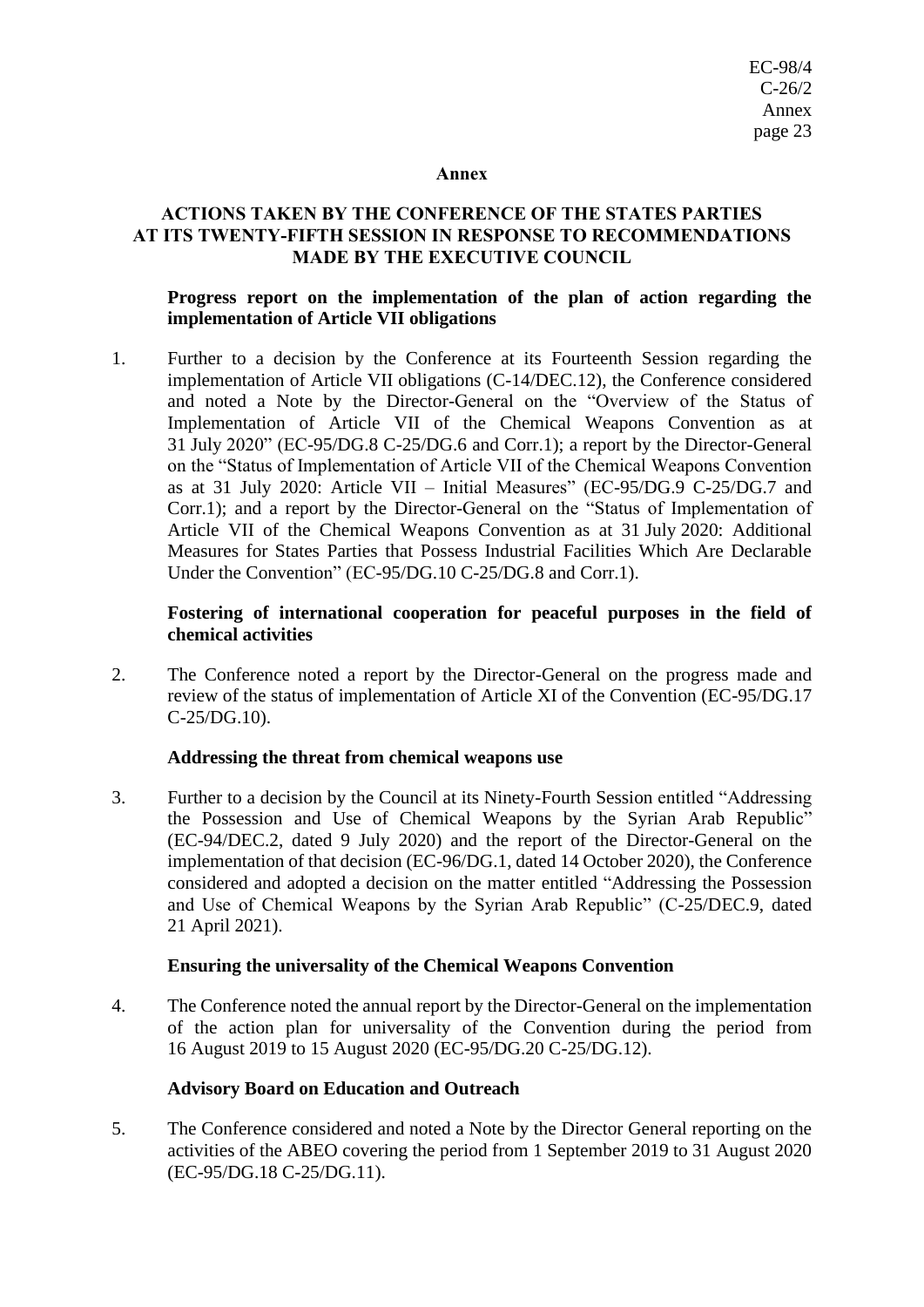## **Implementation of the regime governing the handling of confidential information by the Technical Secretariat in 2019**

6. The Conference considered and noted a report by the Director-General on the implementation of the regime governing the handling of confidential information by the Secretariat in 2019 (EC-93/DG.8 C-25/DG.1, dated 11 February 2020).

### **Annual report of the OPCW on the implementation of the Chemical Weapons Convention in 2019**

7. The Conference considered and approved the report of the OPCW on the implementation of the Convention in 2019 (C-25/4, dated 20 April 2021).

### **Report of the Executive Council on the performance of its activities**

8. The Conference noted the report of the Council on the performance of its activities for the period from 13 July 2019 to 12 July 2020, its Attachment entitled "Note by the Technical Secretariat: The Destruction of Chemical Weapons Abandoned by Japan in the People's Republic of China", and its Annex entitled "Actions Taken by the Conference of the States Parties at Its Twenty-Third Session in Response to Recommendations Made by the Executive Council" (EC-95/3 C-25/2). The report was introduced by the Chairperson of the Council, Ambassador Agustín Vásquez Gómez of El Salvador, who also briefed the Conference on any developments that had taken place since the cut-off date for the report.

#### **Programme and Budget of the OPCW for 2021, and all items pertaining to this budget**

9. In accordance with subparagraph 21(a) of Article VIII of the Convention, and pursuant to Financial Regulation 3.6(a), the Conference considered and adopted the Programme and Budget of the OPCW for 2021, which the Council had submitted to it (C-25/DEC.7, dated 1 December 2020).

### **External Auditor's report on the audited Financial Statements of the OPCW and the Provident Fund for 2019**

10. The Conference noted the Financial Statements of the OPCW and the report of the External Auditor for the year ending 31 December 2019 (EC-95/DG.3 C-25/DG.4 and Corr.1), which had been forwarded to it by the Council in accordance with Regulation 13.10 of the OPCW Financial Regulations and Rules.

#### **Submission of the 2020 Financial Statements to the External Auditor**

11. At its Ninety-Fifth Session, the Council adopted a decision on the submission of the 2020 OPCW Financial Statements to the External Auditor (Financial Rule 11.1.02) (EC-95/DEC.1) and transmitted it to the Conference for approval at its Twenty-Fifth Session. The Conference considered and adopted a decision on the matter (C-25/DEC.5, dated 30 November 2020).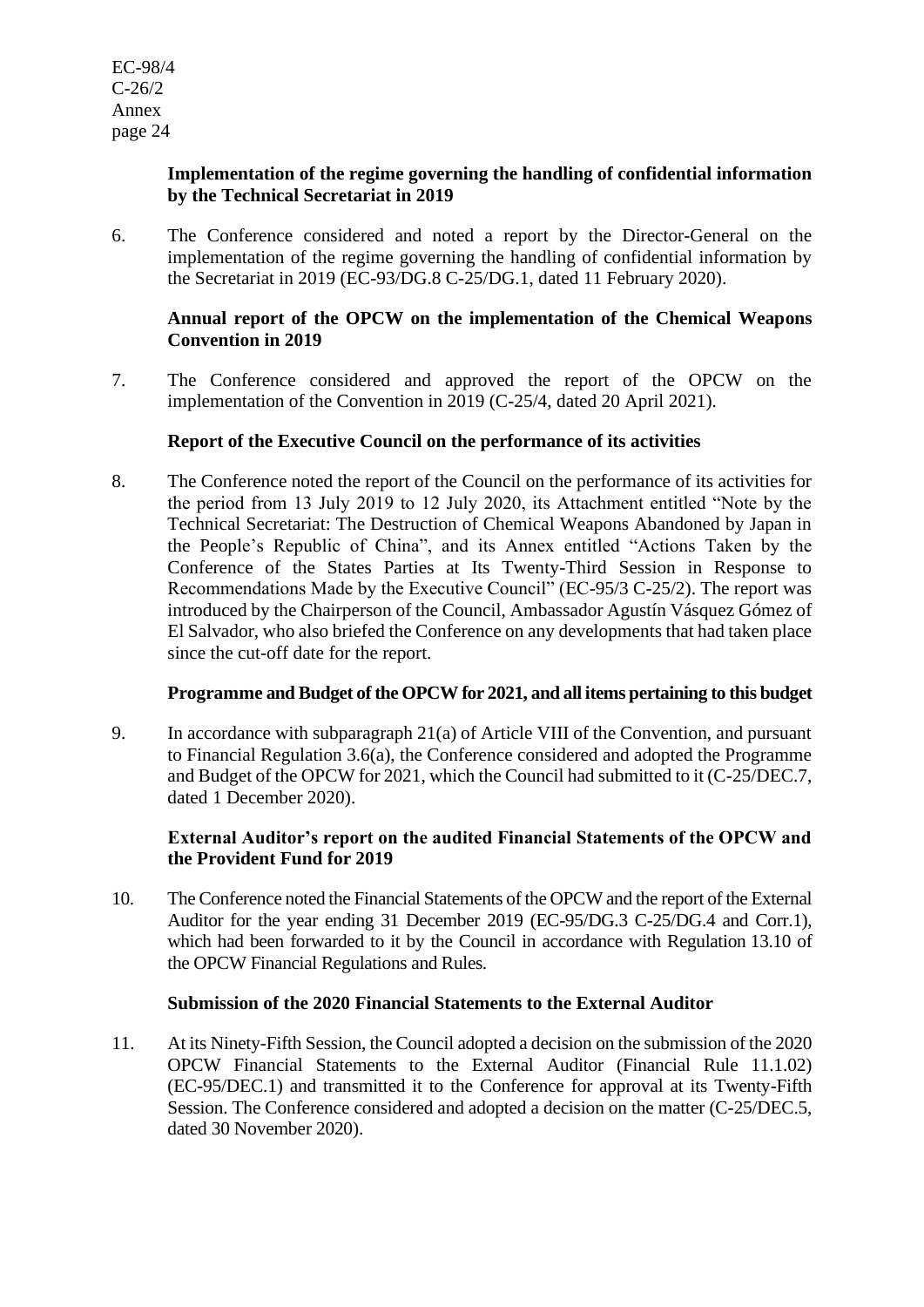#### **Nomination of the External Auditor of the OPCW**

12. At its Ninety-Fifth Session the Council considered a Note by the Director-General containing a summary of the nominations received in reply to the Director-General's Note S/1824/2020 (dated 17 January 2020), requesting nominations for the post of External Auditor of the OPCW (EC-94/DG.9), and requested the Director-General to forward it to the Conference at its Twenty-Fifth Session for its consideration. The Conference considered and noted the Note by the Director-General (C-25/DG.15<sup>\*</sup>, dated 12 November 2020).

#### **Scale of assessments for 2021**

13. In accordance with Financial Regulation 3.6(b) of the OPCW Financial Regulations and Rules, the Conference adopted a decision on the scale of assessments to be paid by States Parties for the financial year 2021 (C-25/DEC.4, dated 30 November 2020).

#### **Special Fund for OPCW Special Missions**

14. In accordance with a decision by the Conference at its Twentieth Session (C-20/DEC.11, dated 3 December 2015), the Council at its Ninety-Fifth Session considered and adopted a decision to extend the Special Fund for OPCW Special Missions (EC-95/DEC.2), and transmitted it to the Conference for approval at its Twenty-Fifth Session. The Conference considered and adopted a decision on the matter (C-25/DEC.8, dated 20 April 2021).

## **Cash situation and the use of the Working Capital Fund for the financial year to 31 August 2020**

15. At its Ninety-Fifth Session, the Council considered and forwarded to the Conference at its Twenty-Fifth Session a Note by the Director-General on the cash situation and the use of the Working Capital Fund for the financial year to 31 August 2020 (EC-95/DG.21 C-25/DG.13). The Conference noted this Note.

### **Status of implementation by States Parties of agreed multi-year payment plans to regularise the payment of their outstanding annual contributions**

16. Pursuant to a decision by the Conference at its Eleventh Session (C-11/DEC.5), the Conference considered and noted a report on the status of implementation by States Parties of agreed multi-year payment plans (EC-95/DG.5 C-25/DG.5).

#### **Report of the Office of Internal Oversight for 2019**

17. In accordance with Regulation 12.5 of the OPCW Financial Regulations and Rules, the Council at its Ninety-Fourth Session considered and forwarded to the Conference the annual report of the OIO for the period from 1 January to 31 December 2019, and the accompanying Note by the Director-General (EC-94/DG.4 C-25/DG.2, dated 24 April 2020). The Conference noted this report.